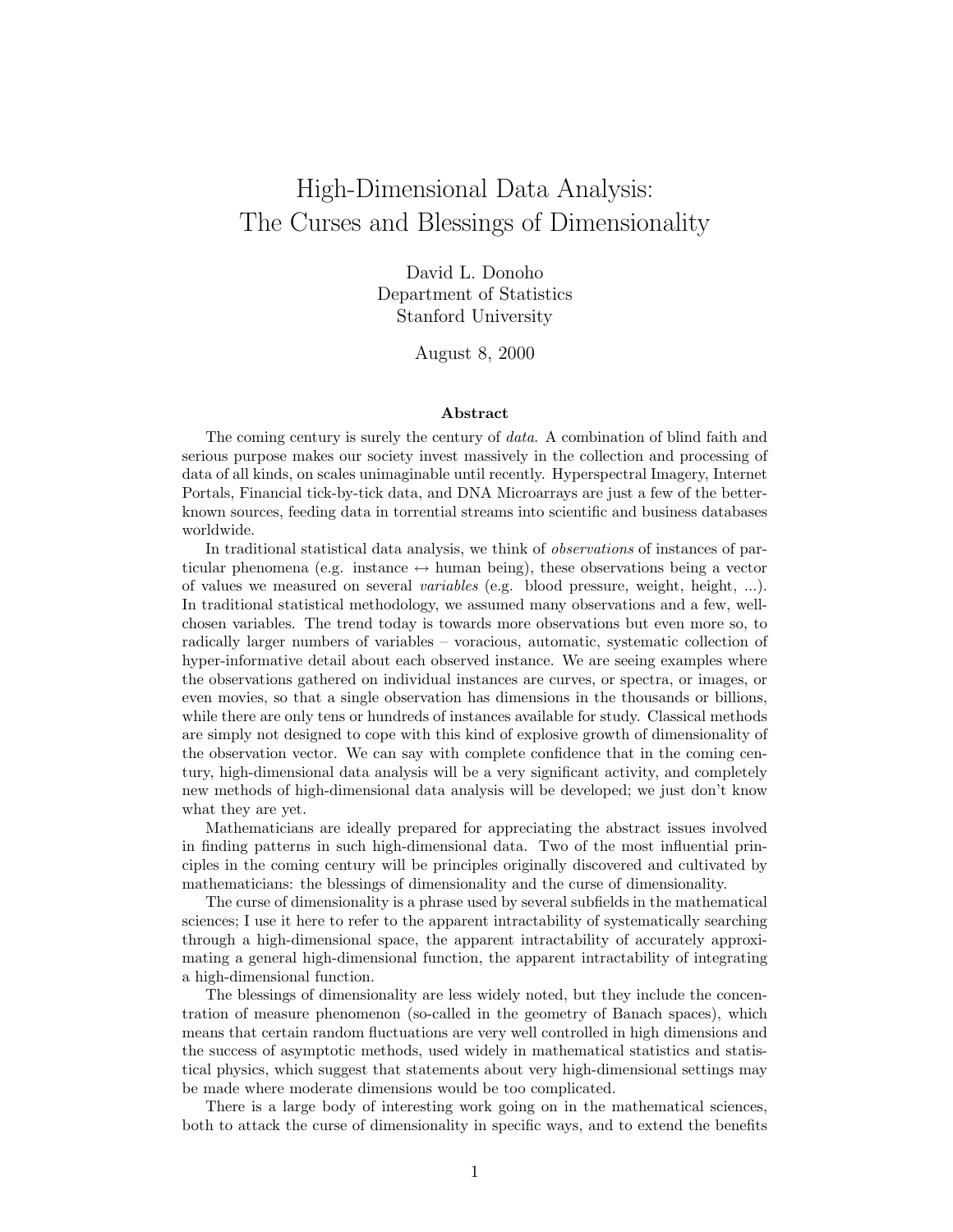of dimensionality. I will mention work in high-dimensional approximation theory, in probability theory, and in mathematical statistics. I expect to see in the coming decades many further mathematical elaborations to our inventory of Blessings and Curses, and I expect such contributions to have a broad impact on society's ability to extract meaning from the massive datasets it has decided to compile.

In my talk, I will also draw on my personal research experiences which suggest to me (1) there are substantial chances that by interpreting ongoing development in high-dimensional data analysis, mathematicians can become aware of new problems in harmonic analysis; and (2) that many of the problems of data analysis even in fairly low dimensions are unsolved and are similar to problems in mathematics which have only recently been attacked, and for which only the merest beginnings have been made. Both fields can progress together.

**Dedication.** To the Memory of John Wilder Tukey 1915-2000.

**Keywords.** Data Mining. Multivariate Data Analysis. Principal Components Analysis. Independent Components Analysis. Computational Harmonic Analysis. Randomized Algorithms.

**Acknowledgements.** The effort to prepare this expository work was supported by NSF grant DMS 95-05152, and by NSF grant DMS 98-72890.

The following colleagues/collaborators have helped with time, discussions, ideas, figures, citations.

| Amir Averbuch     | Tel-Aviv University         |
|-------------------|-----------------------------|
| Raphy Coifman     | Yale University             |
| Jerome Friedman   | Stanford University         |
| Trevor Hastie     | Stanford University         |
| Iain Johnstone    | Stanford University         |
| Art Owen          | Stanford University         |
| David Scott       | Rice University             |
| <b>Bob Stine</b>  | University of Pennsylvania, |
| Robert Tibshirani | Stanford University         |
| Walter Willinger  | <b>ATT</b> Shannon Labs     |
|                   |                             |

#### Close Colleagues and Collaborators

The following scientists have helped with time, leads, and presentation materials.

| Scientists                |                                 |
|---------------------------|---------------------------------|
| Gregory Piatetsky-Shapiro | XChange                         |
| Edward Bosch              | U.S. Army Topographic Eng. Ctr. |
| John Elder                | Datamininglab.com               |
| Al Inselberg              | Tel Aviv University             |
| Tzyy-Ping Jung            | Salk Institute                  |
| Terry Sejnowski           | Salk Institute                  |
| Jean-Luc Starck           | Centre Europeen d'Astronomie    |
| Peter Weinberger          | Renaissance Technologies        |

I am greatly indebted to all of the above individuals. I would also like to thank Dr. Ana Georgina Flesia, Ofer Levi, and Kris Jennings for help in preparing this talk.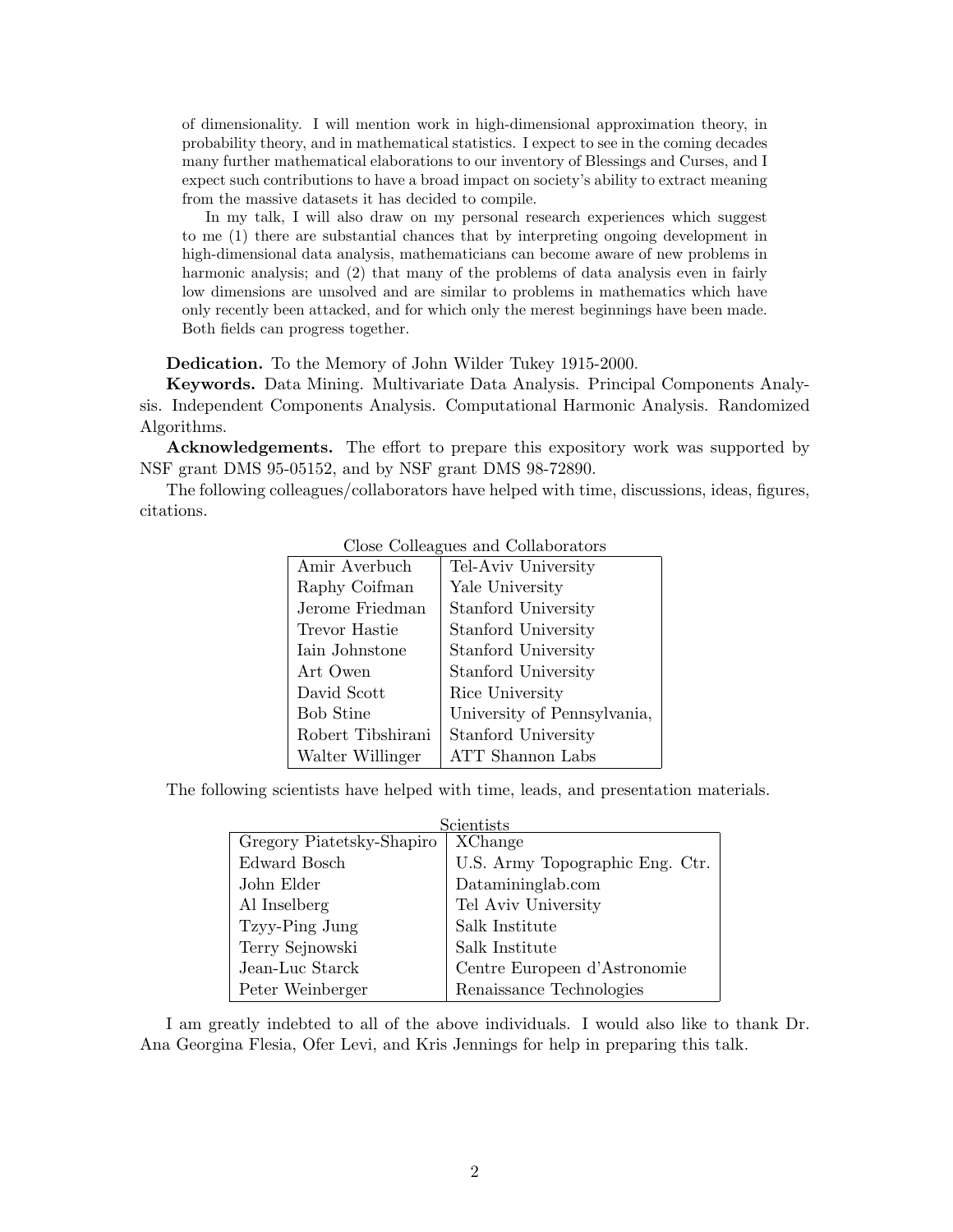# **1 Introduction**

## **1.1 August 8, 2000**

The morning of August 8, 1900, David Hilbert gave an address at the International Congress of mathematicians in Paris, entitled 'Mathematical Problems' [\[50,](#page-31-0) [24\]](#page-30-0). Despite the fact that this was not a plenary address and that it was delivered as part of the relatively nonprestigious section of History and Philosophy of Mathematics, Hilbert's lecture eventually came to be considered as the most important event of that Congress. In that lecture, Hilbert laid out 23 problems or problem areas which he had identified as important for the future development of mathematics; over the ensuing decades, the problem list attracted a great deal of attention and many of the problems were attacked energetically and even solved. In fact the lecture is very readable – see  $[27]$  for English translations of the article that Hilbert later published.

Today, the morning of August 8, 2000, we are gathered together exactly a century after Hilbert's address, to consider the Mathematical Challenges of the Twenty-First century. Other talks at this conference cover a wide range of fascinating and deep problems, and are to be delivered by eminent and supremely talented mathematicians of towering achievements. This conference is in a very obvious sense an homage to Hilbert's inspired idea. And it is not the only one; I am aware of other conferences organized under the same spell.

### **1.2 Hot Air?**

Presumably we are here today because we take the topic seriously, and we think that what we say might in fact, like the Hilbert problems, have some bearing on, or at the very least, weak correlation with the development of mathematics in the coming century.

There is a risk of heaviness and pretentiousness in such an undertaking. To reduce this, I have chosen a perhaps peculiar topic and narrative line for this presentation; I'll make a few methodological comments.

A few years ago, I was on the organizing committee of a National Academy of Sciences conference called Frontiers of Science, an annual conference in which a handful of topics across the sciences are presented in depth. I polled some scientist acquaintances of mine about suitable topics, and I was very struck by the frequency with which the suggested topics were in fact the topics that the scientists were working on *themselves* at that exact moment – not even the topic of the individual scientist's most recent paper, but rather the scientist's *work in progress*, not yet documented in print. Needless to say, such preliminary work could not really be the topic of a conference, so that such suggestions were rejectable out of hand. But I also got the impression that even if those topics had been developed to the point of serious documentation, they still would have been unsuitable for conference discussion.

On those few occasions where people spoke to me about topics in which they weren't absorbed in at the moment, either older work, or work by others, I found that the topic ideas were often rather good – serious, well-founded, of broad interest, timely, and even exciting.

This convinced me that a promising way an invited speaker might select topics for highfalutin' conferences might be to step back from the speaker's own work of the moment, and attempt to identify broader themes visible over a period of years, and not necessarily topics in which one is viewed as the central contributor.

High-level mathematical gatherings like this one pose another substantial risk. There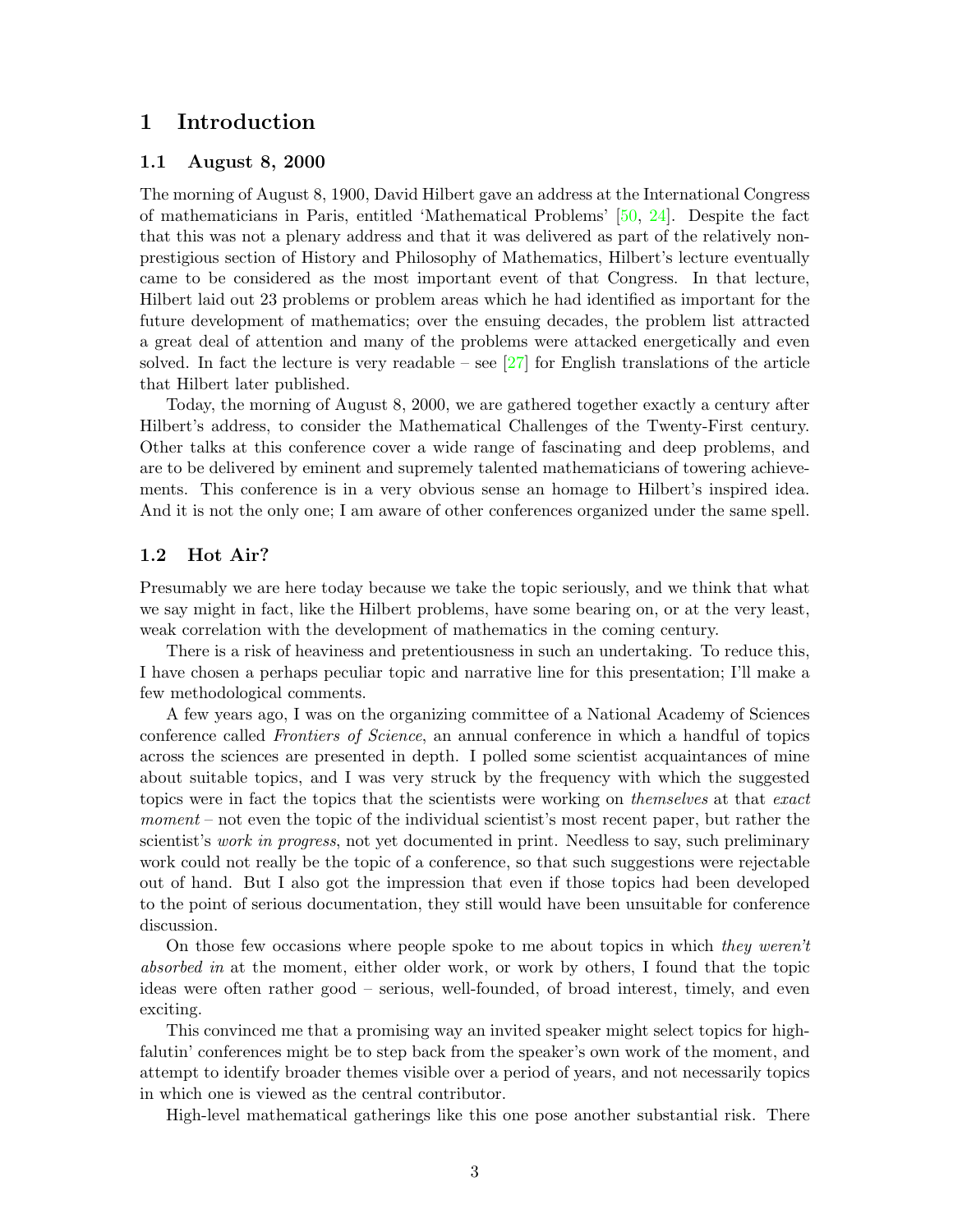is, in my humble opinion, a strong tendency to dificulty and obscurity of some of the main lectures. This is an old and well-established tendency. If we go back to the International Congress of Mathematicians in Paris, 1900, we can find contemporary evidence that many of the lectures at that time, including some by very eminent Mathematicians, were of poor quality from the audience point of view  $[54]$ . My own personal experience with attending plenary lectures at ICM '86 and ICM '94 had some rather frustrating low points. Even in fields I knew something about, or in fields where I had prepared for a specific lecture outside my field by reading intensively for the month before, I have sometimes been utterly 'shut out' almost from the first sentence. I formed the impression that some lecturers, despite the major recognition they are already being given at the conference, rather than take the opportunity to communicate with the hundreds or thousands in the audience, still feel a need to focus their attention on advancing deeply into territory accessible only to the few specialists present in the audience (if any are actually present).

As I am not here as a pure mathematician, I am entitled to doubt that there are any specialists here in my own areas of mathematical statistics, approximation theory, and information theory. Instead I decided, for this plenary lecture, to submerge my wish to present the weightiest or most penetrating analysis.

What I intend to do today is not to focus on my most recent work, nor even on my own work. Rather, I'd like to focus on a set of issues which I think of as posing important challenges to the mathematics profession; these are issues I have learned about over the last quarter century as I progressed through my scientific career. I am absolutely convinced that these themes I will raise represent major societal and scientific trends in the coming century, that mathematics has had significant contributions to these areas in the past, that it can play a significant role in the future, that it would be valuable to the audience to be reminded of these trends, and that most of the audience will find something to 'latch onto' in what I say. I do not report here existing results of substantial mathematical depth, certainly nothing that could compete with some of the more intricate issues being discussed here in connection with famous and longstanding problems of topology and algebra. Perhaps one of my messages is that should mathematics provide such results, there would be major impacts, and that I think results in that direction are possible. However, another of my messages is that the apparent superficiality of some of these ideas is itself worth taking note of, and presenting another kind of challenge for mathematics in the coming century.

### **1.3 John Tukey**

As I was preparing this lecture, I received the sad news that John Wilder Tukey, Professor Emeritus at Princeton, had had a stroke. A few weeks later I received the even more distressing news that he had passed away. His obituary appeared July 28, 2000 in the New York Times.

John Tukey was my undegraduate Thesis adviser at Princeton, and had a great deal to do with my intellectual development in the crucial years from age 17 to 21 - both through his personal interactions with me, and through his writings and impact on the Statistics profession This is my first lecture since his passing, and I am dedicating it to John's memory. This is particularly fitting since, as we shall see, John's interests and life story are intertwined with the themes I am going to present.

Many in the audience will know of Tukey's more visible distinctions. He coined the words 'Software' and 'Bit', creating a lasting contribution to the English language; he and collaborators discovered two FFT algorithms and thereby fomented a revolution in signal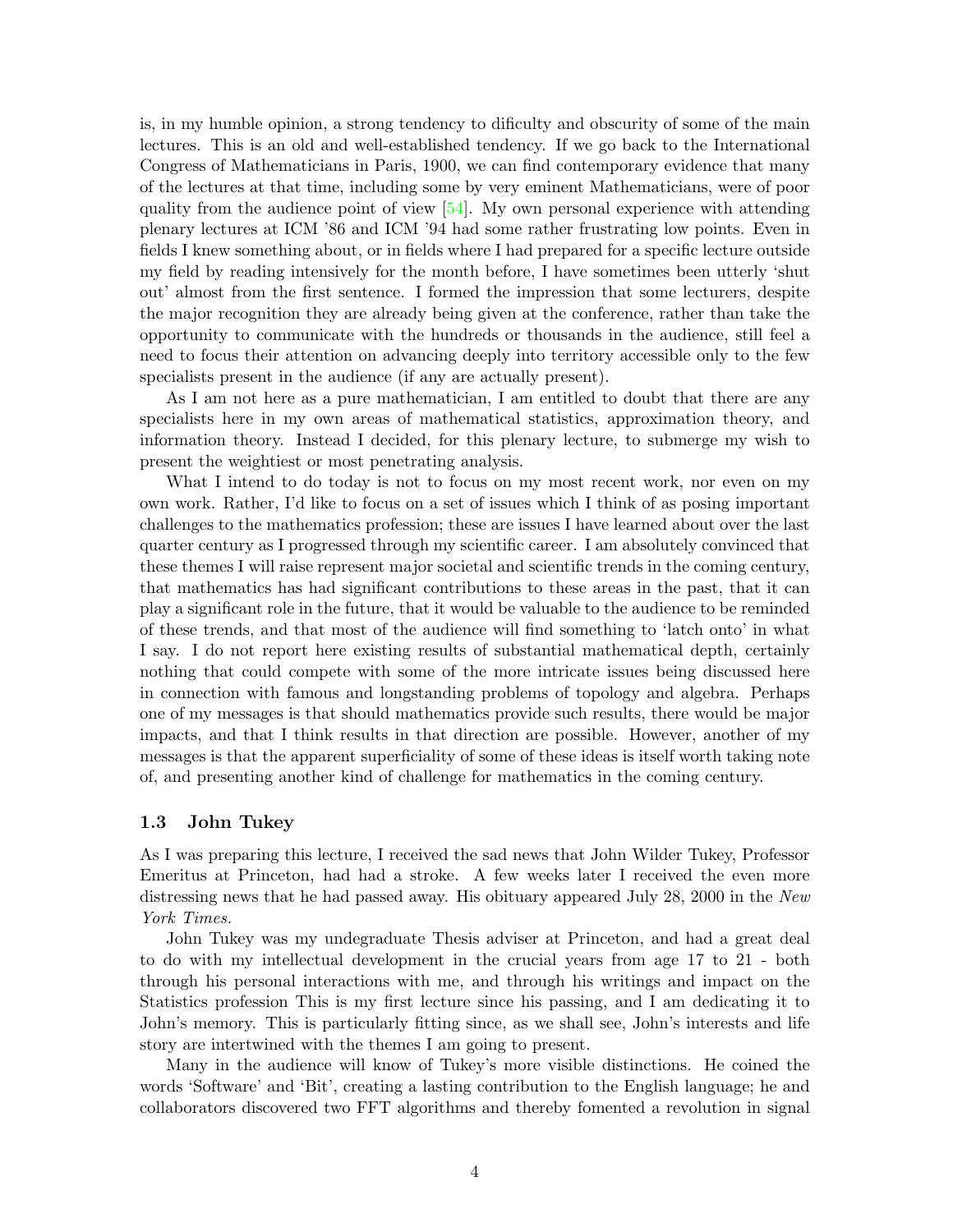processing and applied mathematics. Some in the audience will know more than these basics; in fact Tukey made fundamental contributions in many areas of the mathematical sciences. Working in topology in the 1930's, he invented filters and ultrafilters before Bourbaki, but chose the unfortunate name 'Phalanx'; he contributed a form of the Axiom of Choice, now named after him; he discovered basic phenomena in connection with stable laws in probability theory, with nonparametric spectral density estimation, and with higherorder statistics. He initiated major research fields in statistics – multiple comparisons and robust statistical methods. He was also a prophet, recognizing important issues decades before their time, for example the importance of non-Gaussianity in data and non-Linearity in signal processing.

In this talk I will not make an attempt to do real justice to the breadth and extent of his contributions. His abilities were recognized, both with impressive posts at Princeton and at Bell Labs, with membership of key science policy committees at the National Research Committee, with the IEEE Medal – a substantial distinction that few other mathematical scientists (if any) have been granted – and with the National Medal of Science.

It is important for the audience to know that John was very indiosyncratic, having been home schooled, and so had unusual means of self-expression; he also drew on an unusually broad array of knowledge (he was trained as a chemist before entering mathematics). He invented words left and right, many of which were not as apposite as 'bit'. I remember thinking even as a teenager that some of his phraseology was a bit extreme; even though teenagers are supposed to love exotic terminology. John often purposely mangled words, for example mangling spectrum to make 'cepstrum', and he also invoked action phrases in place of established (numbing) terminology, using the overly evocative term 'head-banger' to describe a thresholding operation, and so on – the examples could go on endlessly. Talking to John often required a lengthy initiation into a new terminology that he was trying out at the time, based on recent thinking of his – some times about things he'd only been thinking about that day. I once worked as John's interpreter, accompanying Tukey to an industrial research lab, explaining what he had in mind to a group more conventionally trained scientists.

The essayist Lionel Trilling has defined a Genius as one who exhibits a very strong personality, to the point of being a 'type', which gets expressed thoroughly in their entire intellectual output [\[60\]](#page-32-0). An important point for Trilling is that the Genius is consistently driven to express his uniqueness of vision and personality, whether or not they are correct or appropriate to the situation at hand. Trilling contrasted this with a kind of anti-genius, an intellectual with no distinctive vision or personality, but who struggles with the situation at hand rather than with the expression of deeper or broader drives and intuitions. John was indeed a Genius in Trilling's sense; he sensed many things far ahead of his time, and his unique cast of mind and expression helped him to bring up issues that could not otherwise have found expression in the mathematical science of his time. Those close to him recognize the greatness of this aspect of his personality and biography, a greatness which is hard to provide traditional recognition.

On the other hand, all should recognize that despite his status as Bona Fide Genius, not all John's ideas led to happy successes, even those in which he made great investments.

#### **1.4 Data Analysis**

A major initiative of Tukey's, at the peak of his eminence in the 1960's, was to recognize Data Analysis as an emerging activity/discipline, one distinct from *Mathematical Statistics*,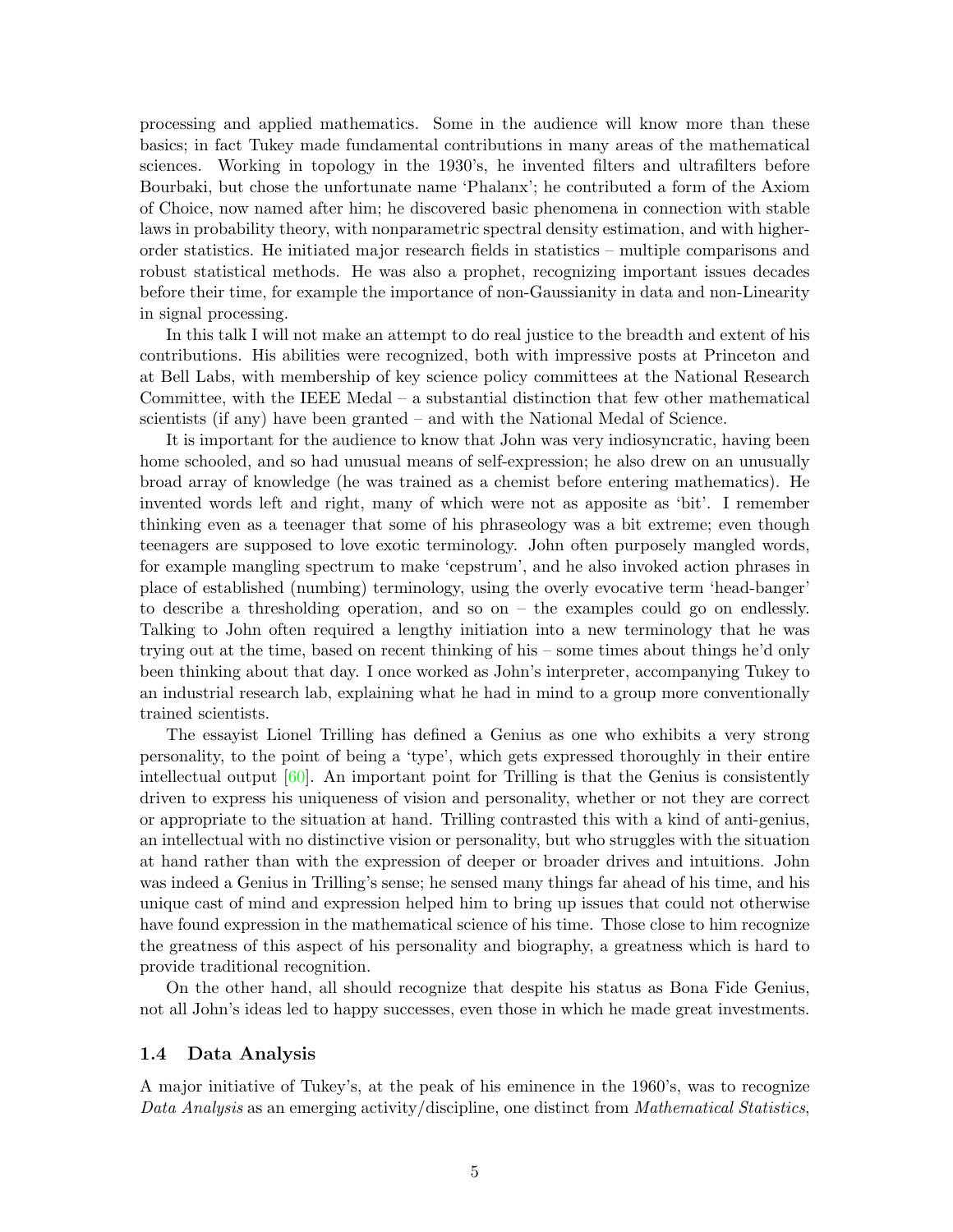and requiring its own literature.

This was in some ways a strange initiative. In the 1960's Tukey founded robust statistics (robust linear regression, contaminated normal distribution, 1962) nonlinear signal processing (cepstrum 1962), fast Fourier transforms (1964). Simply elaborating his many ideas in these directions could have led to an honored and very rewarding career. However, in 1962, in a major Plenary address at the annual meeting of the Institute of Mathematical Statistics, entitled 'The Future of Data Analysis', he began a provocative initiative which he maintained for the next 15 years, through the publication of 'Exploratory Data Analysis'.

The initiative was important because in some ways it functioned for statistics like the Hilbert Problems, being widely cited, and inspiring many young persons, myself included. The initiative was however, not greeted with universal approval; in fact it was viewed as scandalous in some quarters [\[65\]](#page-32-1). The 'Future of Data Analysis' has, in the end, functioned as a kind of Hilbert Problems in reverse, arguing that a certain kind of de-emphasis of mathematical problem solving in statistics is called for, in fact an abandonment of many of the traditional precepts by which intellectual life in academic statistics had been developing. Tukey's obituary in the Times chose to emphasize, not his serious mathematical achievements, but exactly this aspect: a respected mathematician turning his back on proof, focusing on analyzing data rather than proving theorems. For example, statistician Howard Wainer is quoted by the *Times* on this recusal:

"He legitimized that, because he wasn't doing it because he wasn't good at math," Mr. Wainer said. "He was doing it because it was the right thing to do."

So what was Tukey's vision in the early 1960's? Roughly speaking, and I do not cite chapter and verse here, not knowing if I can produce a specific citation, we can say that Tukey made the points: Data are here now, they'll be coming on more and more in the future, we must analyse them, often using very humble means, and insistence on mathematics – for example on deep mathematical analysis and proof – will likely distract us from recognizing these fundamental points.

In the article "Data Analysis, including Statistics" (1968) written with Fred Mosteller, Tukey made the polemical point that Data Analysis was a potentially huge field, into which statistics – with its grounding as a subdiscipline of the mathematical sciences, via probability theory, decision theory, and analysis – fit only as a small segment. In that article, Mosteller and Tukey called attention to new sources of data – such as Satellites – generating automatically huge volumes of data, whose assimilation called for a wide variety of data processing and analysis tools. In that telling, the traditional ideas of mathematical statistics, of inferential ideas such as hypothesis testing and confidence statements, had relatively little to offer, but there was an enormous amount to be done, and much of it could be done with rather homely means.

In other articles, Tukey also tried to emphasize the separateness of data analysis from mathematics. I remember well some of the basic themes: data analysis is an activity all its own, a kind of lifelong avocation; one does not need to be a mathematician to be a data analyst – in fact there is no connection, one could as well be a biologist, etc.

There was initial resistance to Tukey's message in the community of mathematical statisticians; in fact some objected that Tukey's original address on the 'Future of Data Analysis' had no business being presented in such a forum of mathematical scientists [\[65\]](#page-32-1). On the other hand, a data analysis community crystallized around Tukey's conception, and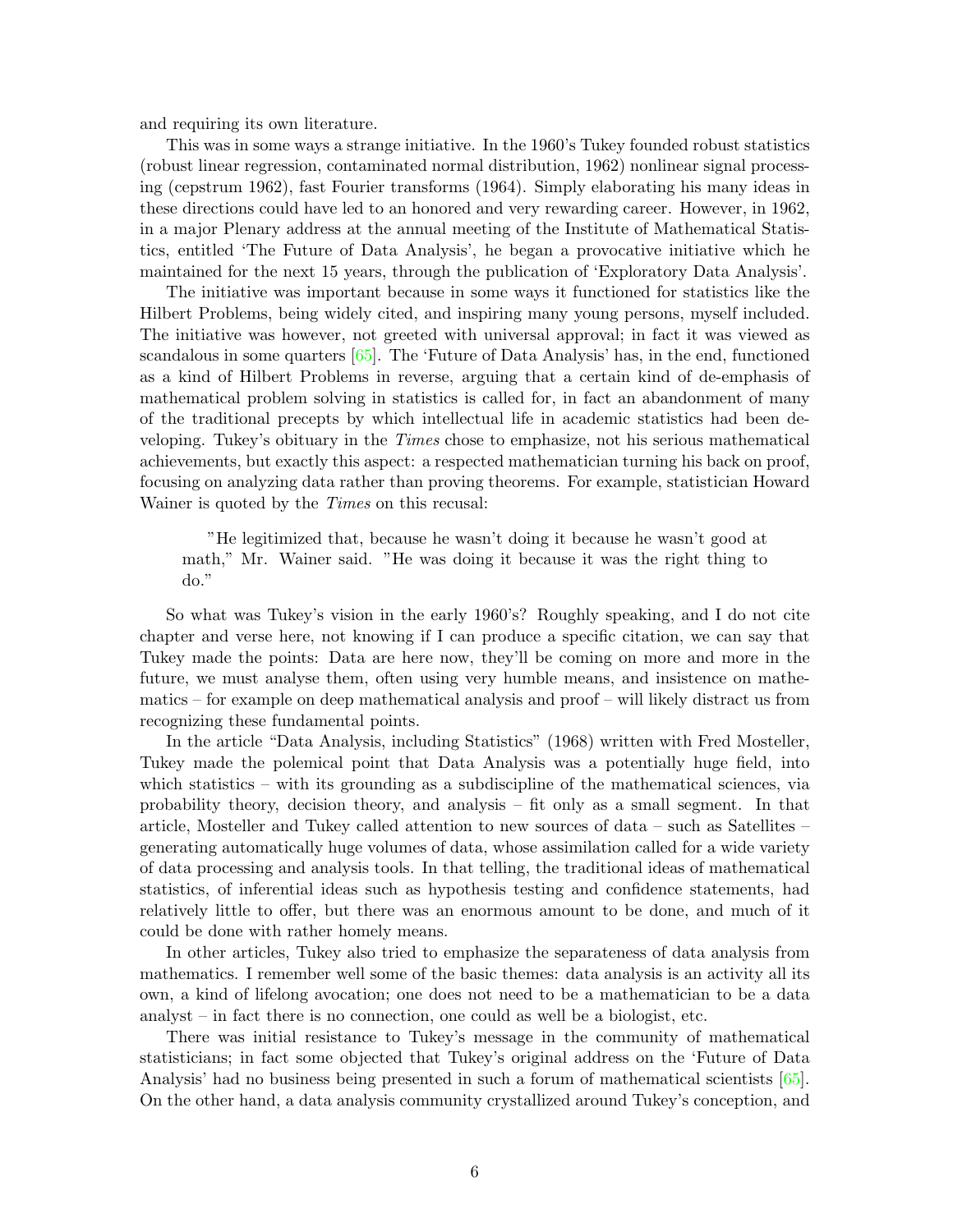its descendant communities are visible today, a substantial body of academic and industrial statisticians that emphasize data analysis over mathematical analysis and proof.

Tukey was certainly correct about many things in taking up this initiative. Today, the world is awash in data, as I will describe below, and there are many more data analysts than there are statisticians; conferences in genomics, in remote sensing, in financial engineering, and other fields together tens of thousands of professionals to analyze data. The size of the mathematical statistics profession is very small next to the size of the data analysis profession. And data analysis is growing at a heady rate.

On the other hand, I don't think that the trend to Data Analysis has done much to change intellectual life. More or less, serious intellectual development requires the same level of commitment to analysis, reflection, and mathematical standards as it ever did. The transition to work on Data Analysis is not an intellectual advance, but it might be societally very valuable.

### **1.5 This Talk**

In this talk I will reconsider data analysis and its relation to the mathematical sciences. I will suggest that, while over the last forty years, data analysis has developed by separating itself from its mathematical parent, there is now need for a reconnection, which might yield benefits both for mathematics and for data analysis.

I will start by reminding the audience of the importance of data in the coming century and of the vitality of data analysis. The last forty years have seen explosive growth in data analysis, primarily due to the exploitiation of information technology. We are now in a setting where many very important data analysis problems are high-dimensional. Many of these high-dimensional data analysis problems require new or different mathematics. A central issue is the curse of dimensionality, which has ubiquitous effects throughout the sciences. This is countervailed by three blessings of dimensionality

Once we understand clearly the important role that high-dimensional data analysis is slated to play in the coming century, and some of the features of high-dimensional data analysis, we will be able to appreciate some of the opportunties available in this situation.

I will finish on a personal note, pointing out some recent research experiences which suggest to me the value of data analysis for stimulating new mathematics.

# **2 Data**

Over the last few decades, data, data management, and data processing have become ubiquitous factors in modern life and work. In this section, I will remind the audience of a few indicators of a major societal trend.

#### **2.1 Recent Data Trends**

Huge investments have been made in various data gathering and data processing mechanisms. The information technology industry is the fastest growing and most lucrative segment of the world economy, and much of the growth occurs in the development, management, and warehousing of prodigious streams of data for scientific, medical, engineering, and commercial purposes. Some recent examples include:

• Biotech Data. Virtually everyone is aware of the fantastic progress made in the last five years in gathering data about the human genome. A common sight in the press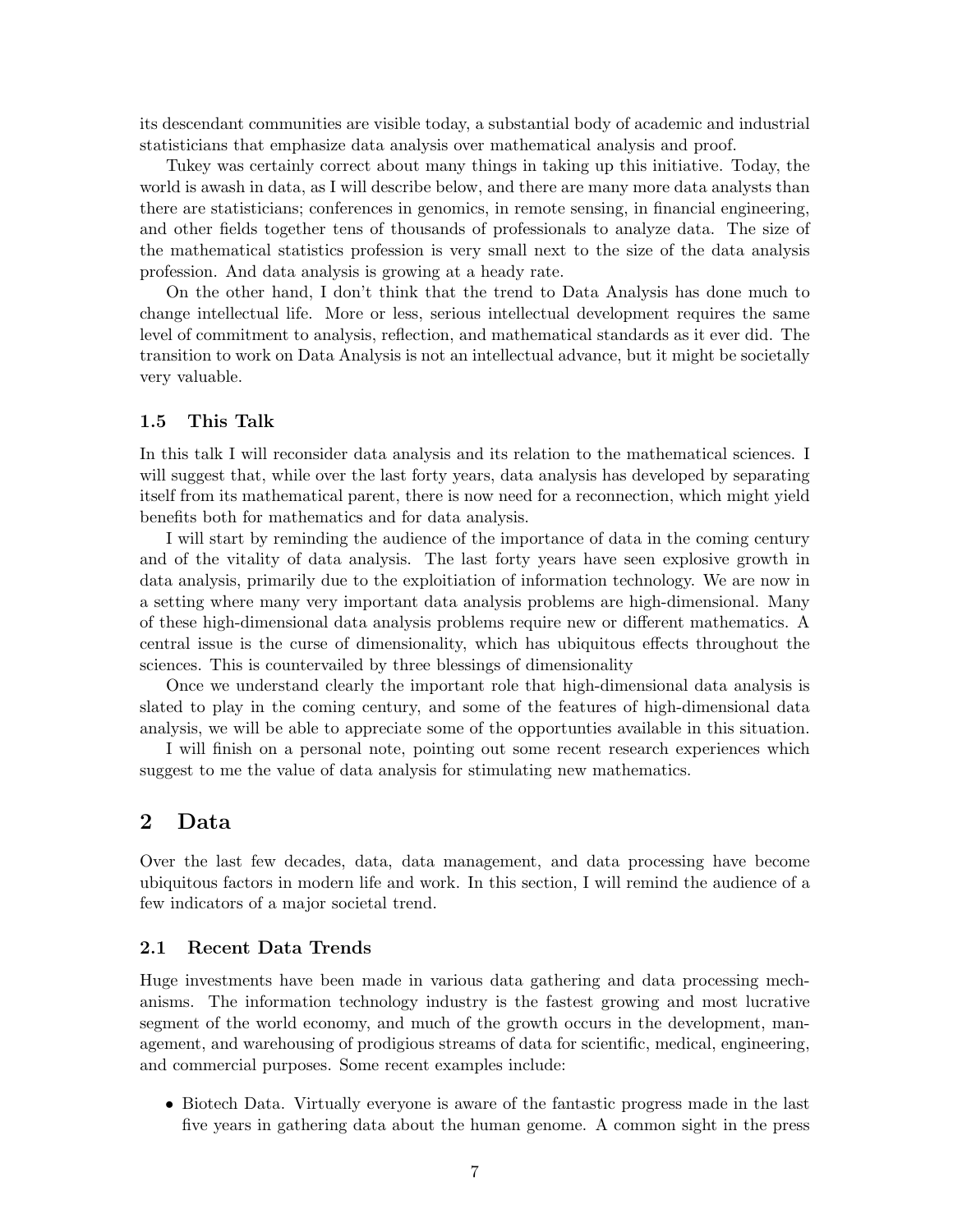is pictures of vast warehouses filled with genome sequencing machines working night and day, or vast warehouses of compute servers working night and day, as part of this heroic effort [\[53\]](#page-31-2).

This is actually just the opening round in a long series of developments. The genome is only indirectly related to protein function and protein function is only indirectly related to overall cell function. Over time, the focus of attention will go from genomics to proteomics and beyond. At each round, more and more massive databases will be compiled.

- Financial Data. Over the last decade, high-frequency financial data have become available; in the early to mid 1990's data on individual currency trades, became available, tracking individual transactions. Now with the advent of new exchanges such as Island.com, one can obtain individual bids to buy and sell, and the full distribution of such bids.
- Satellite Imagery. Providers of satellite imagery have available a vast database of such images, and hence  $N$  in the millions. Projects are in place to compile databases to resolve the entire surface of the earth to 1 meter accuracy. Applications of such imagery include natural resource discovery and agriculture.
- Hyperspectral Imagery. It is now becoming common, both in airborne photographic imagery and satellite imagery to use hyperspectral cameras which record, instead of three color bands RGB, thousands of different spectral bands. Such imagery is presumably able to reveal subtle information about chemical composition and is potentially very helpful in determining crop identity, spread of diseases in crops, in understanding the effects of droughts and pests, and so on. In the future we can expect hyperspectral cameras to be useful in food inspection, medical examination, and so on.
- Consumer Financial Data. Every transaction we make on the web, whether a visit, a search, a purchase, is being recorded, correlated, compiled into databases, and sold and resold, as advertisers scramble to correlate consumer actions with pockets of demand for various goods and services.

### **2.2 Extrapolation of Trends**

The existing trends are likely to accelerate in the future, as each year new sensors, sources of data are invented, we scale to higher densities. A very important additional trend is that society will more and more think of itself as a data-driven society, a consumer of data.

It is becoming accepted that there is a data industry, that firms devoted to the creation and management of data – for example biotech companies – can be as valuable as firms creating physical tangible objects.

It is also becoming accepted that consumers will agree to become data processors. For example, a few years ago, a 1024\*1024 image was considered quite a substantial object for handling on a modern computer, and only computer scientists were really working with digital imagery. Now, consumer cameras costing a few hundreds of dollars, generate such images routinely. Consumers are becoming familiar with the process of capturing images, downloading them onto their home computers, processing them with various software tools, creating custom imagery. Such consumer acceptance will doubtless fuel further investment and technological development.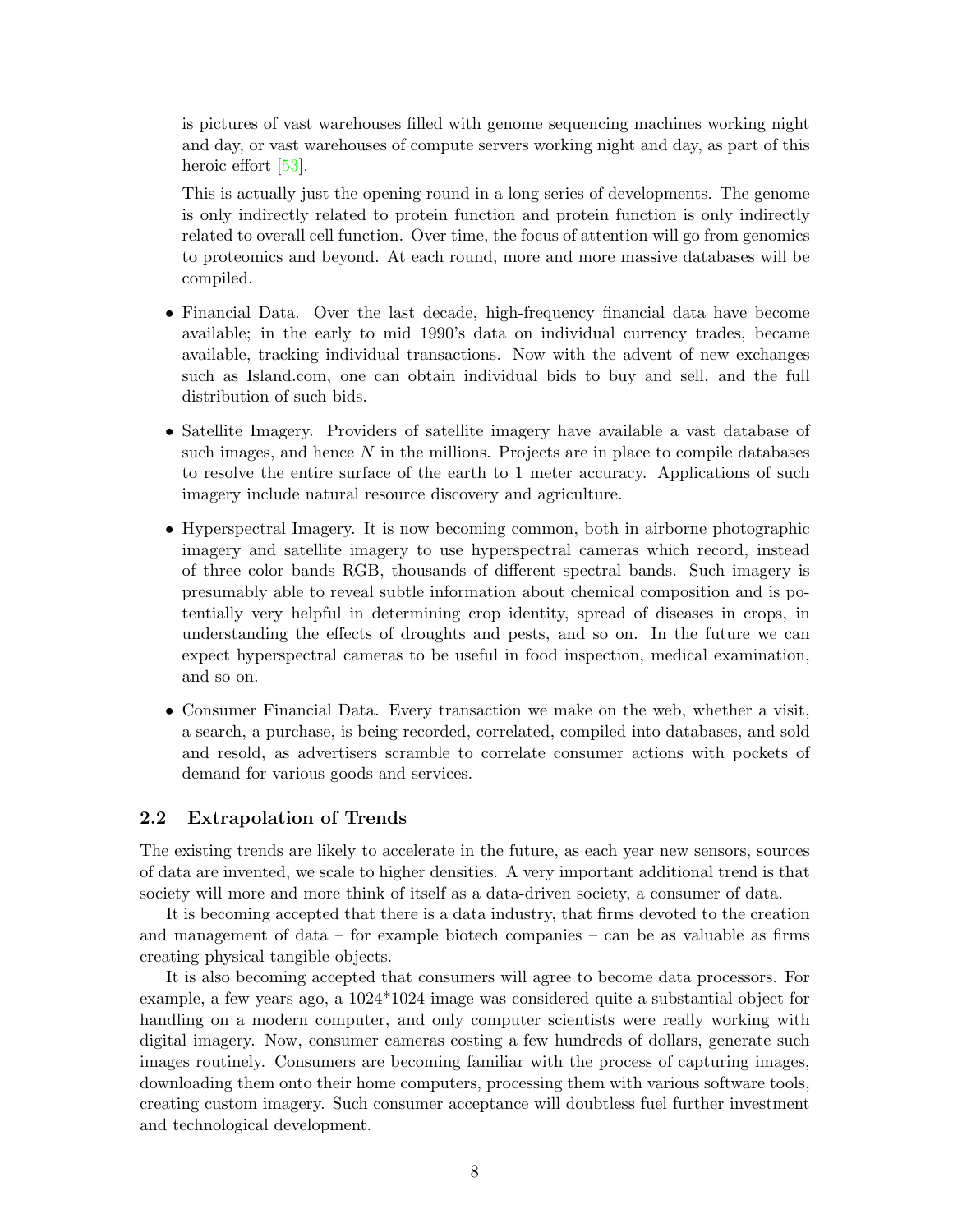### **2.3 Ubiquity of Data Supply**

Another important trend is the open availability of data, for example over the internet. We see this everywhere; I will mention just two striking examples:

- www.Island.com makes available to everyone information of unprecedented detail about the functioning of a public stock exchange. A user with a web browser can obtain attractive presentations of all pending bids to buy and sell a certain stock at a certain time.
- www.DoubleTwist.com makes available annotated genomic data over the web to paying corporate customers. One gets not only the genome, but also a wealth of information correlated to it.

### **2.4 Ubiquity of Data Demand**

We can envision a future in which data becomes as widely consumed as entertainment.

In his book Mirror Worlds, David Gelertner proposes a vision of a world-to-arrive-realsoon-now in which data and computing are ubiquitous, and a new kind of relationship of people to data emerges. In this new world, measurements and compilations about essentially any conceivable quantities are freely available over the network, to people in their homes (for example); data could include everything conceivable. For those interested in their locality, they could tap into data ranging from municipal expenditures by category to current automobile traffic on key thoroughfares. The data would be continuously updated. In this new world, people, more or less as hobbies, would tap into data of interest, develop a computer simulation of the real-world system, and visualize that simulation. The whole confluence would be a *mirror world*. One could imagine a mirror world on one's coffee table, embodied in a high-resolution 3-D display, showing the viewer the dynamic development of a municipality, or a town one is about to visit, or abstractly representing a distant political conflict, ... There could be many mirror worlds of interest to a given user; they could be traded around, personalized, improved. Mirror worlds could replace home aquariums (respectively econometric forecasts) as objects of affection (respectively concern). Like pets, we could have breeding of mirror worlds (improving characteristics by combining ideas from several mirror worlds). Like current IT software megapackages, we could have selling of mirror worlds for millions of dollars, if they addressed the needs of corporate decision makers.

It is assumed that the job of accessing the data, simulating the system, and visualizing the system would be very easy, because of some fundamental advances in how we do those tasks. So 'everyone' would want to be involved in the breeding and inspection of mirror worlds about issues of concern to them.

#### **2.5 Compulsion to Data-Based Simulation**

One aspect of this vision which should be faced is the compelling nature of visualization by computational simulation. Simply put, there is a big wow-factor in using the computer to simulate systems and present the results of simulation. This wow-factor can be dismissed by some mathematicians, committed to analysis and intellectual depth, as a superficial attribute, but vast numbers of others will be deeply moved by this vision.

Recent initiatives to build an e-cell [\[18\]](#page-29-0) has attracted substantial amounts of attention from science journalists and science policy makers [\[7\]](#page-29-1). Can one build computer models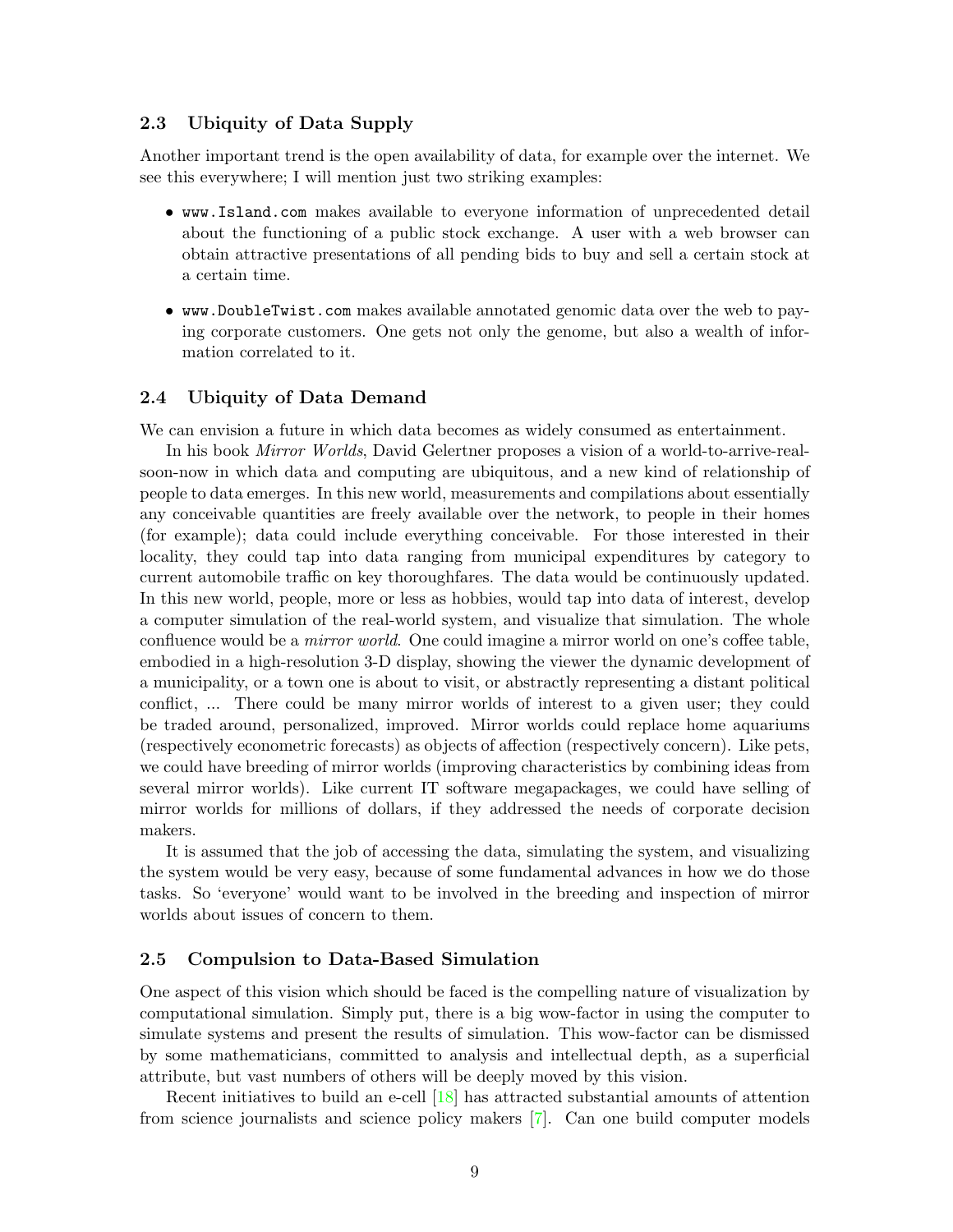which simulate the basic processes of life by building a mathematical model of the basic cycles in the cell and watching the evolution of what amounts to a system of coupled nonlinear ODE's? The question is open, but the demand cannot be doubted. The soonto-be released MCell work  $[42]$  with its graphical evocation of molecular processes, seems likely to obtain an even broader response than e-cell, partly because of its evocation of spatial and stochastic components of cellular processes.

The appeal of such evocations will only increase with time. I expect to see that datadriven simulation efforts will gain tremendous attention and ultimately become ubiquitous in every field.

There is a structural reason for this: the preparation of our young. The current generation of affluent teenagers has been raised by spending endless hours playing simulation games – both violent ones, such as Doom, and more gentle ones such as Soccer Manager 2000. Soccer Manager 2000 is a data-rich simulation game, in which all the major teams and talents of the soccer world are available, data is managed, and the game player analyzes the data and makes changes away from real team compositions and plays fantasy games. As this generation matures and becomes consumers and decisions makers, we can expect that building and modifying data-driven simulations will become a ubiquitous aspect of normal life.

#### 2.6 How Useful is all This?

Incidentally, don't take me for a cheerleader for this situation. To take one very specific case in all the above, as a father of a teenager, I can testify to a deeply held belief that I would much rather that teenagers work hard on their school homework instead of developing gaming obsessions.

Also, as far as the larger picture goes, one can easily make the case that we are gathering too much data already, and that fewer data would lead to better decisions and better lives [\[57\]](#page-32-2). But one has to be very naive to imagine that such wistful concerns amount to much against the onslaught of the forces I have mentioned. Reiterating: throughout science, engineering, government administration, and business we are seeing major efforts to gather data into databases. Much of this is based, frankly, on blind faith, a kind of scientism, that feels that it is somehow intrinsically of worth to collect and manage data. In some cases commercial enterprises have made huge bets, assuming that knowledge of consumer web surfing clickstreams can be sold, traded or otherwise leveraged into value.

Similarly, giant investments have been made to decode the human genome and make it available to biological researchers. It is claimed that somehow this data will translate into an understanding of protein expression, and then to underlying biology and biochemistry.

We can't say at the moment whether such assumptions will prove valid or not. What we can say is that our society has chosen to gather massive amounts of data, that this trend is accelerating yearly, and that major efforts are underway to exploit large volumes of data.

# **3 Data Matrices**

I would now like to move on towards the theme of my talk, developing some of the mathematical challenges posed by these epochal developments as we move towards a datasaturated society.

While data can be bewilderingly diverse, for the purposes of a talk like this one, we focus on a single uniform data structure, allowing us to describe a great number of applications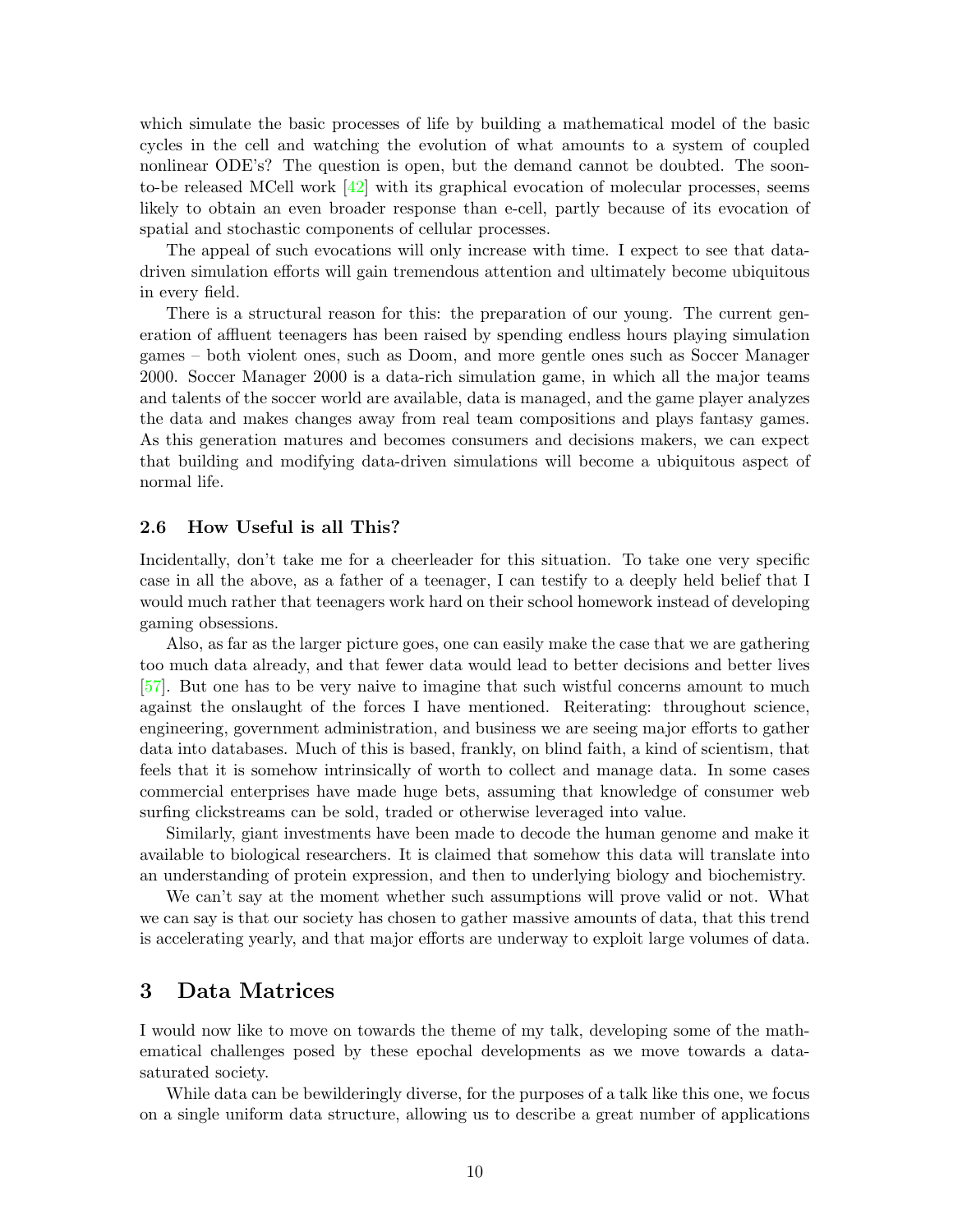with great economy.

We will consider what statisticians consider the usual data matrix, a rectangular array with *N* rows and *p* columns, the rows giving different *observations* or *individuals* and the columns giving different *attributes* or *variables*. In a classical setting we might have a study like the Framingham Heart study, with data gathered very carefully over decades, and ultimately consisting of about N=25,000 records about the individual residents of Framingham Massachussets on  $p=100$  variables.

We now mention some recent examples we are aware of indicating the broad range of applications where we can have *N* by *p* data matrices.

### **3.1 Web Term-Document Data**

Document retrieval by web searching has seen an explosive growth and acceptance over the last 5 years. One approach to document retrieval is the vector space model of information retrieval. In this model, one compiles term-document matrices, *N* by *p* arrays, where *N*, the number of documents, is in the millions, while *p*, the number of terms (words), is in the tens of thousands, and each entry in the array measures the frequency of occurrence of given terms in the given document, in a suitable normalization.

Each search request may be viewed as a vector of term frequencies, and the Matrix-Vector product of the Term-Document matrix by the search vector measures. [\[6,](#page-29-2) [45\]](#page-31-4)

### **3.2 Sensor Array Data**

In many fields we are seeing the use of sensor arrays generating vector-valued observations as a functions of time. For example, consider a problem in study of evoked potential analysis in neuroscience. An array of  $p$  sensors is attached to the scalp, with each sensor records *N* observations over a period of seconds, at a rate of X thousand samples, second. One hopes to use such data to witness the response of human neural system to various external stimuli. The array aspect allows one potentially to localize various effects within the head. [\[34\]](#page-30-2).

### **3.3 Gene Expression Data**

A very "hot" data analysis topic at the moment involves gene expression data. Here we obtain data on the relative abundance of *p* genes in each of *N* different cell lines. The details of how the experiment works are pointed to from [\[5\]](#page-29-3). The goal is to learn which genes are associated with the various diseases or other states associated with the cell lines.

#### **3.4 Consumer Preferences Data**

Recently on the world-wide-web we see the rise of attempts to gather information about browsing and shopping behavior of consumers – along with demographics and survey results – and to use this to modify presentation of information to users. Examples include recommendation systems like used at NetFlix and Amazon, and personalization systems like Xamplify. We mention briefly the NetFlix scheme <http://www.netflix.com>. Each consumer is asked to rate about 100 films; based on that rating, the consumer is compared to other customers with similar preferences, and predictions are made of other movies which might be of interest to the consumer based on experiences of other customers who viewed and rated those movies.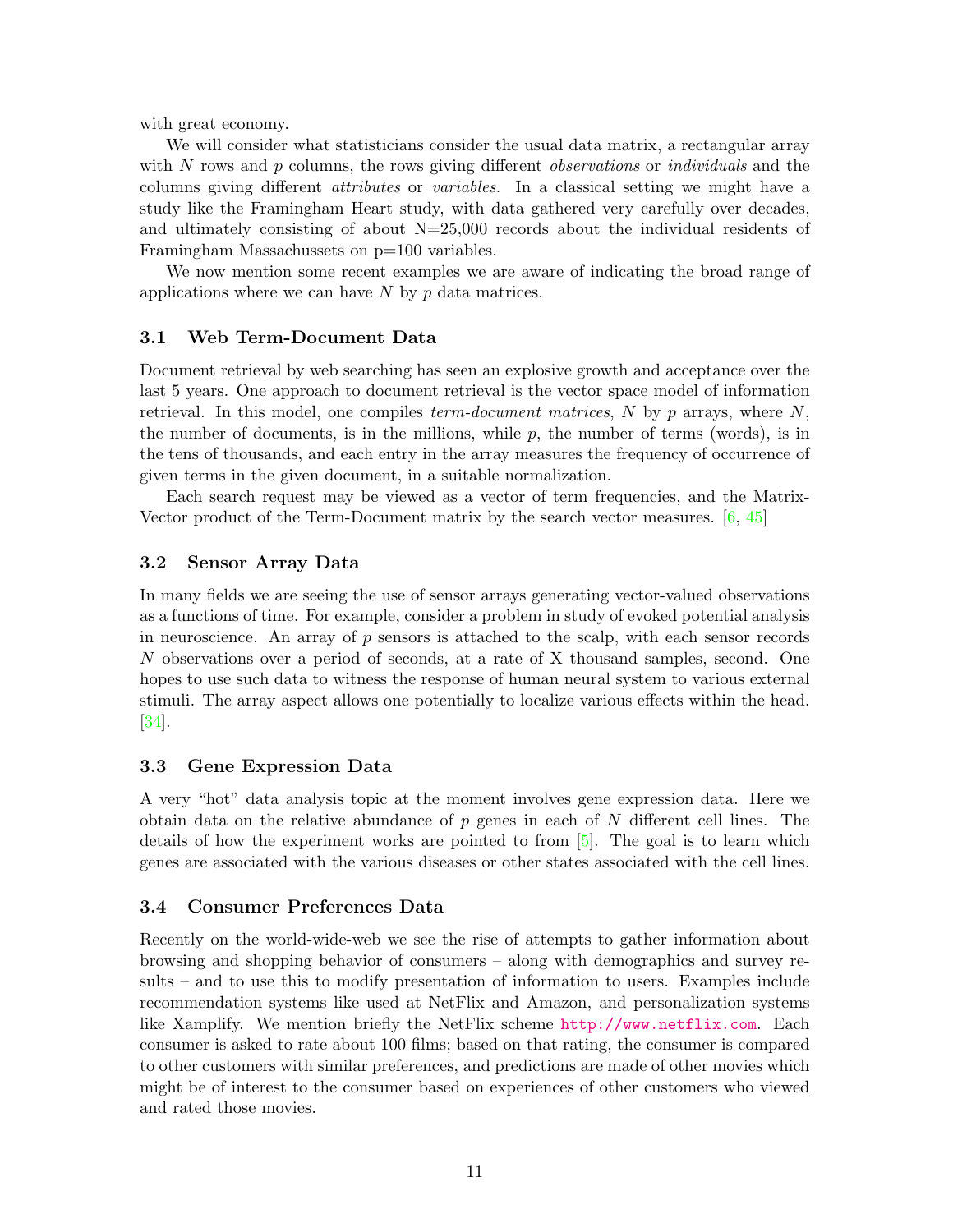Here we have a rectangular array giving responses of *N* individuals on *p* movies, with *N* potentially in the millions and *p* in the hundreds (or eventually, thousands).

### **3.5 Consumer Financial History**

Stine and Foster [\[56\]](#page-31-5) give an example of credit card transaction records on 250,000 consumers, where several dozen variables are available on each consumer. Here *N* is 250,000 and *p* is in the hundreds.

#### **3.6 Tick-by-Tick FinancialData**

In the past decade, there has been a radical improvement in the availability of highfrequency financial data, not just on stocks and bonds in say the US exhachanges, but on markets of all scales and locations. [\[15\]](#page-29-4) is a book-length treatment describing treatment of high frequency tick-by-tick currency transaction data. One can imagine an *N* by *p* array with  $p$  variables giving a dozen or so exchange rates of foreign currencies to the dollar, while N time samples (with N large give the exchange rates on time scales of the very fine, extending perhaps for a very long period of time.

## **3.7 Imagery**

We can view a database of images as an *N*-by-*p* data matrix. Each image gives rise to an observation; if the image is *n* by *n*, then we have  $p = n^2$  variables. Different images are then our different individuals. We give an example in Figure

### **3.8 HyperspectralImagery**

New optical sensors are able to obtain imagery not just with red-green-blue color sensitivity, (3 numbers per pixel) but instead a full spectrum with thousands of frequency bands being measured. Thus an image is not just, say, a 4096\*4096 pixel array, but a 4096\*4096\*1024 pixel volume. Such data can be viewed as an *N* by *p* array. Suppose we have *I* images in our database, each of size *n* by *n* with *S* spectral bands. We can let  $p = S$  and let  $N = In^2$ .

# **4 Data Analysis**

In studying an *N*-by-*p* data matrix, we often refer to it as *p*-dimensional. This is because we take the view of *N* points in a *p*-dimensional space.

This is easiest to understand if we take a visualization of the data. A simple example, in the case  $p = 2$ , of a classical nature, presents for a number of countries, the rate of cigarette consumption in 1930 and displays it against the lung cancer incidence in 1950. Our two variables are cigarette consumption and lung cancer incidence, and we have  $N = 12$ countries. Modern data are a great deal more complex, than this, both with *N* and *p* large, as we have seen.

Some of the lower dimensional *p* can still be visualized. We give an example from David Scott's book [\[55\]](#page-31-6).

In the remainder of this section we describe a number of fundamental tasks of data analysis. Good references on some of these issues include  $[41, 51, 66]$  $[41, 51, 66]$  $[41, 51, 66]$  $[41, 51, 66]$  $[41, 51, 66]$ ; I use these often in teaching.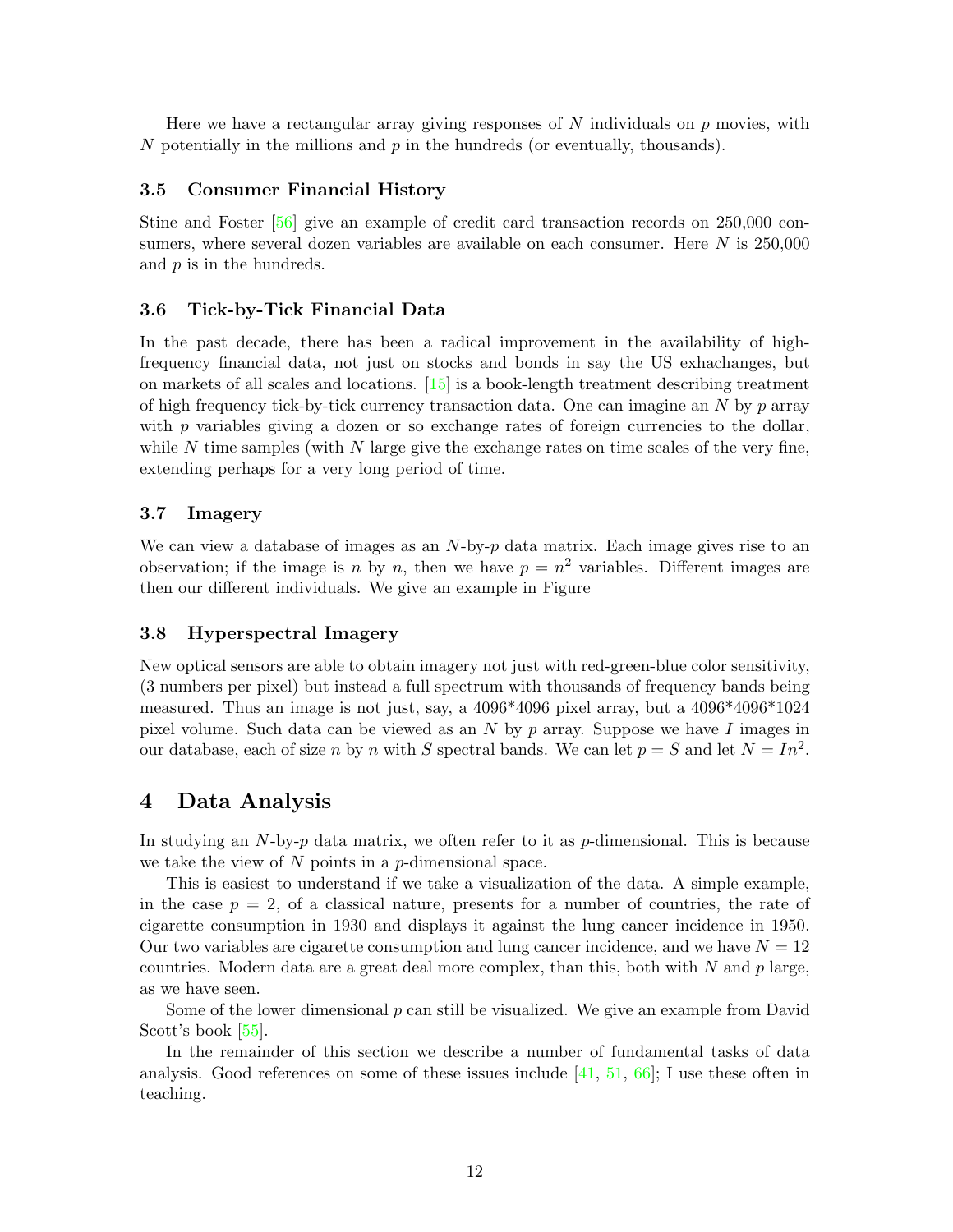### **4.1 Classification**

In classification, one of the *p* variables is an indicator of class membership. Examples include: in a consumer financial data base, most of the variables measure consumer payment history, one of the variables indicates whether the consumer has declared Bankruptcy, the analyst would like to predict bankruptcy from credit history; in a hyperspectral image database all but one of the variables give spectral bands, an extra variable gives an indicator of ground truth chemical composition; the analyst would like to use the spectral band information to predict chemical composition.

Many approaches have been suggested for classification, ranging from identifying hyperplanes which partition the sample space into non-overlapping groups, to *k*-nearest neighbor classification; see [\[51\]](#page-31-8).

#### **4.2 Regression**

In regression setting, one of the *p* variables is a quantitative response variable. The other variables are used to predict it. Examples include: in a financial data base, the variability of exchange rates today, given recent exchange rates; in a hyperspectral database an indicator of chemical composition. There is a well-known and widely used collection of tools for regression modelling; see [\[66,](#page-32-3) [22\]](#page-30-3).

<span id="page-12-0"></span>In linear regression modelling, we assume that the response depends on the predictors linearly,

$$
X_{i,1} = a_0 + a_2 X_{i,2} + \ldots + a_p X_{i,p} + Z_i;
$$
\n<sup>(1)</sup>

the idea goes back to Gauss, if not earlier. In nonlinear regression modelling, we assume that the response depends on the predictors in a general non linear fashion,

$$
X_{i,1} = f(X_{i,2}, \dots, X_{i,p}) + Z_i.
$$
 (2)

Linear regression modelling involves mostly linear algebra: the estimated coefficients of the least-squares method can be obtained by  $\hat{a} = (X^T X)^{-1} X^T Y$ , where *Y* is the column vector of response data. Nonlinear regression can involve: local linear fits, neural nets, radial basis functions, etc.

#### **4.3 Latent Variables Analysis**

In latent variables modelling we propose that

$$
X = AS
$$

where *X* is a vector-valued observable, *S* is a vector of unobserved latent variables, and *A* is a linear transformation converting one into the other. Often, the hope is that a few underlying latent variables are responsible for essentially the structure we see in the array *X*, and by uncovering those variables, we have achieved important insights.

Principal Component Analysis [\[28,](#page-30-4) [35,](#page-30-5) [38\]](#page-31-9) is an early example of this. One takes the covariance matrix  $C$  of the observable  $X$ , obtains the eigenvectors, which will be orthogonal, bundles them as columns in an orthogonal matrix *U* and defines

$$
S = U'X.
$$

Hence we have the latent variable form with  $A = U$ .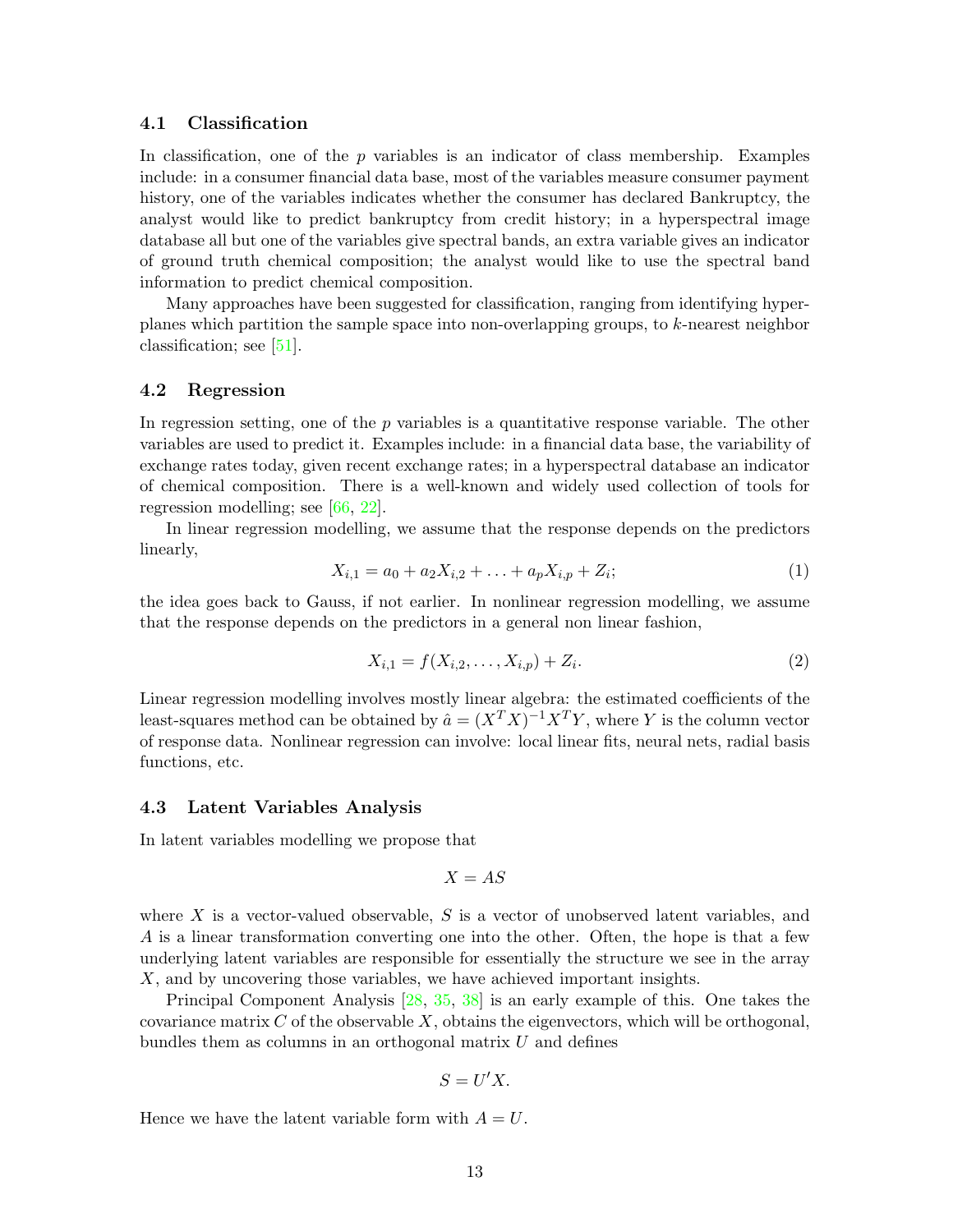This tool is widely used throughout data analysis in the sciences, engineering, and commercial applications. Projection on the space spanned first *k* eigenvectors of *C* gives the best rank *k* approximation to the vector *X* in a mean square sense.

A now standard application comes in latent semantic indexing, where it is used to perform web searching  $[6, 45]$  $[6, 45]$  $[6, 45]$ . One extends the PCA method to a singular value decomposition factorization

$$
X = UDV'
$$

where now  $V$  is the matrix of eigenvectors of  $C$  and  $D$  is the diagonal matrix with square roots of the eigenvalues of C. A query is a vector  $\alpha$  indicating a list of terms to search for and responses are sorted based on values of

 $UD_kV'\alpha$ 

to find documents with large query values, here  $D_k$  is a  $k$ -term approximation to the diagonal matrix *D* keeping only the *k* biggest terms. In effect the *k*-term approximation causes grouping of both terms and documents together, so that one can obtain 'hits' on documents that do not contain the precise term used, but that do contain a highly correlated term or terms.

PCA has been tried in image analysis, where it has been used to study images of faces. In that application, the eigenvectors can be viewed as images – "eigenfaces" – searching for matches of faces in a database of faces can then be processed in a fashion similar to the LSI model: if *α* gives the data vector for a new face, look for large entries in the output of the rank-*k* approximation for appropriate *k*, in

 $UD_kV'\alpha$ .

In the last decade, an important alternative to PCA has been developed: ICA – independent components analysis  $[13, 2, 11]$  $[13, 2, 11]$  $[13, 2, 11]$  $[13, 2, 11]$  $[13, 2, 11]$ . It is valuable when, for physical reasons, we really expect the model  $X = AS$  to hold for an unknown A and a sparse or nonGaussian S. The matrix *A* need not be orthogonal.

An example where this occurs is with Array Data, where one assumes there are several sources, each one coupled with different strength to different sensors (for example, based on proximity of source to sensor). A typical example is the cocktail party problem: one has several microphones and several human speakers, the speakers are talking simultaneously and each microphone is picking up all the speakers at once.

In the talk we give an example based on EEG data.

### **4.4 Clustering**

Cluster Analysis could be considered a field all its own, part art form, part scientific undertaking. One seeks to arrange an unordered coillection of objects in a fashion so that nearby objects are similar. There are many ways to do this, serving many distinct purposes, and so no unique best way.

An obvious application area would be in latent semantic indexing, where we might seek an arrangement of documents so that nearby documents are similar and an arrangement of terms so that nearby terms are similar. See for example  $[45]$ .

Because we have mentioned gene expression data earlier, we briefly mention Figure X earlier showed a gene expression array, taken from  $[26]$ , while Figure Y below shows the array after suitable permutation of entries according to cluster analysis.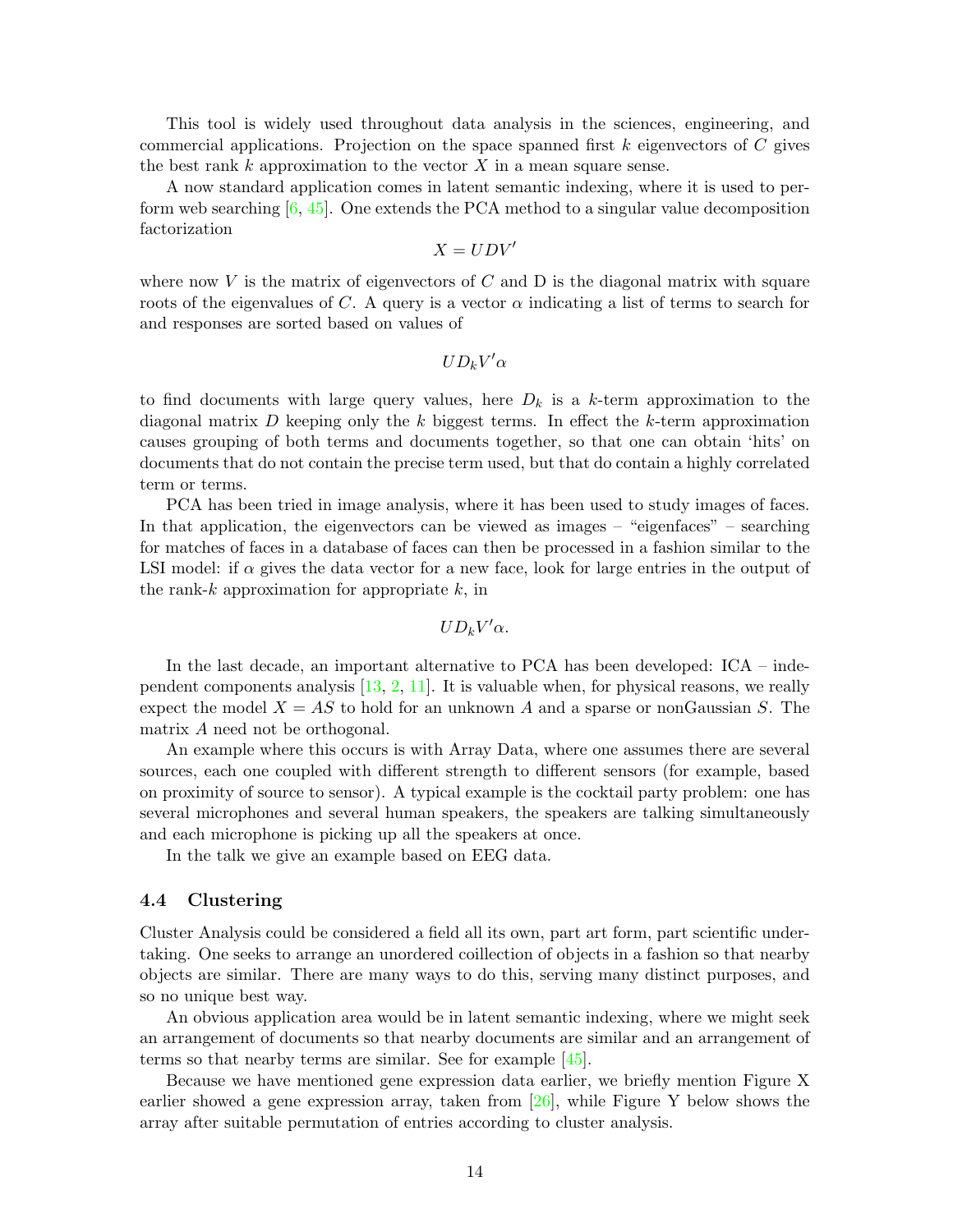Recently, more quantitative approaches have been developed, of which we mention two here.

The first, Gene Shaving, is described in  $[26]$ ; it has been developed by a team of statisticians and bioinformaticists,including my Stanford colleagues Hastie and Tibshirani. The underlying model is

$$
X_{i,j} = \mu_0 + \sum_{k=1}^{K} \alpha_k \beta_k^T
$$

where each  $\beta_k$  is a *D*-vector, each  $\alpha_k$  is an *N* vector taking values 0 and 1, and in addition is sparse (relatively few 1's). An iterative, heuristic algorithm is used to fit layers  $k =$ 1*,* 2*,...,K* of the gene expression array.

The second, Plaid Modelling, [\[36\]](#page-31-10) has been developed by my Stanford colleagues Lazzeroni and Owen. It seeks in addition to constrain each vector  $\beta_k$  to have entries either 0 and 1.

$$
X_{i,j} = \mu_0 + \sum_{k=1}^{K} \mu_k \alpha_k \beta_k^T
$$

Again an iterative, heuristic algorithm is used to fit layers of the gene expression array, layers  $k = 1, 2, \ldots, K$ , one at a time.

# **5 Intellectual Opportunity?**

## **5.1 Our Purposes so Far**

The material I have covered so far is not of interest from the traditional mathematical viewpoint. There are no challenging theorems or particularly interesting mathematical structures in what I have mentioned. Why then spend time at a distinguished gathering on such matters?

First, I hope to have reminded the audience of the utter *ubiquity of data collection*. Huge resources are now being invested on a global basis on the collection of massive databases. This is a major trend that has been building for a long time. It will continue, perhaps at an accelerated pace. It is no exaggeration to say that the twenty first century may well be the century of data. For example, even if one wished to lay claims for some classical discipline, one would still be faced with the ubiquity the data phenomenon. If one wished to make a claim say for biology one would have to recognize the absolute indispensible role of massive databases in genomics, proteomics, and so on. It is data that drives biology now.

Second, I hope to have convinced a few listeners that despite the overwhelming variety of phenomena that data can be measuring – from astronomical to financial – there are some standard forms that data often take and some standard questions we can ask of data. This suggests that it makes sense to think of a body of general activity called Data Analysis which can take place in many fields and where insights about this activity can affect not only science and engineering but medicine, commerce, and finance.

### **5.2 Data Analysis Today**

The evidence I have presented indicates that Tukey's vision of many years ago has been achieved. There is a thriving community working to answer practical problems based on real data. This community, distributed across dozens of applied disciplines, has journals, conferences, and so on, like any scientific or technical community.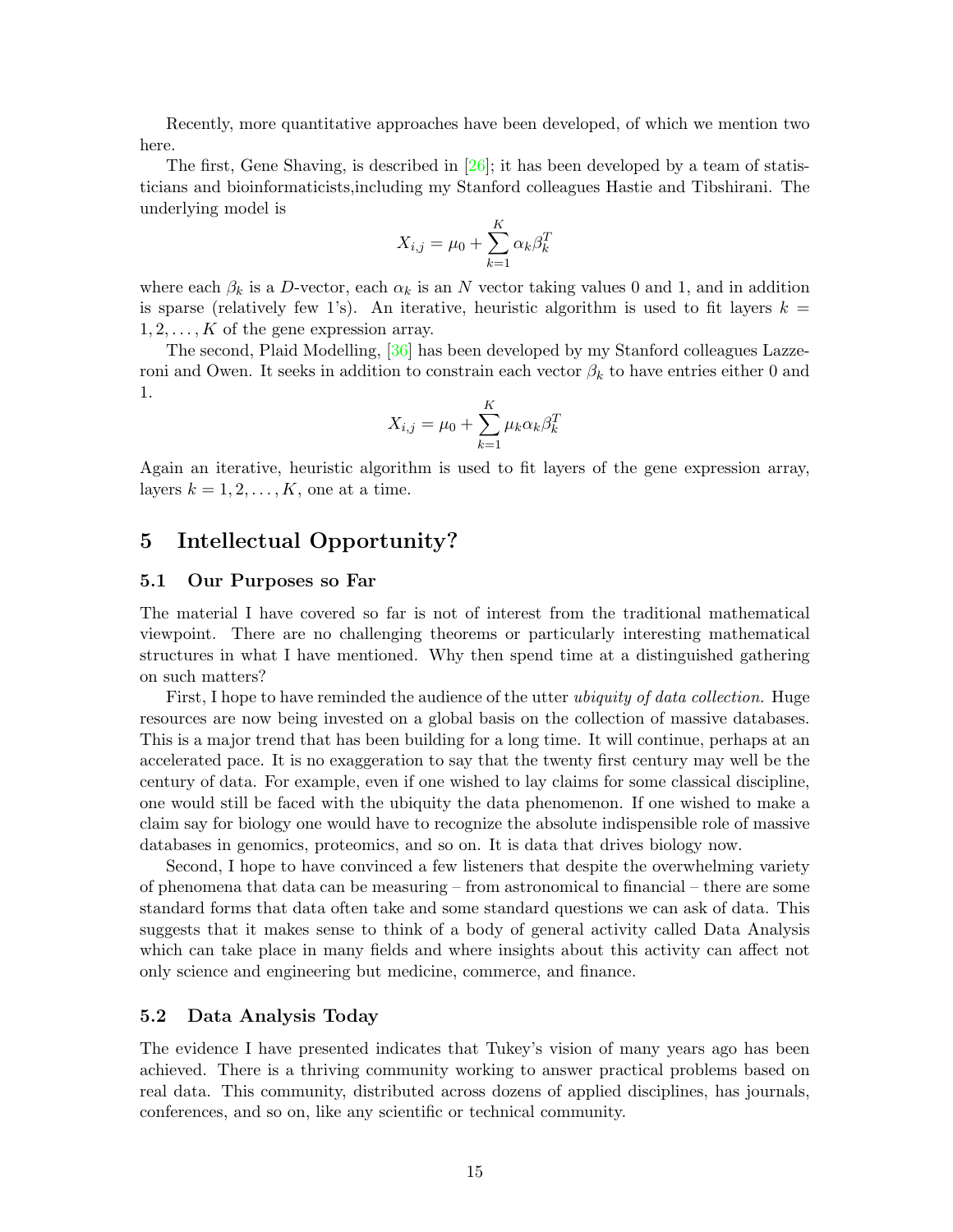This community has developed rapidly over the last three decades, and has its own character. Its patterns of thought are quite distinct from mathematics. The practitioners use some mathematical concepts in their work, but mathematical analysis is not heavily used, and theorems are not considered important. Part of this is because, owing to computer simulation, we no longer need theorems as much in day-to-day data analysis, but also because the cultural orientation in these fields places little emphasis on the theorem as a valuable cultural artifact. This last feature can also can be identified with Tukey, as mentioned in the quote from his *Times* Obituary cited earlier.

### **5.3 Break From the Past**

Let me emphasize just how distinct from the mathematical tradition the data analysis community has become. Each year there are dozens of conferences on topics ranging from genomics to satellite imagery to chemometrics, in which the scientific modus operandi is: propose a new kind of phenomenon or a new kind of artifact in data, suggest a processing strategy that on heuristic grounds should ameliorate it, and report a computational example or two which shows that the strategy has at least a few apparent successes. There is often

- No formal definition of the phenomenon or artifact, in terms of a carefully stated mathematical model.
- No formal derivation of the proposed processing strategy, suggesting that it is in some sense naturally associated with the phenomenon to be treated.
- No formal analyis justifying the apparent improvement in simulations

This is a far cry from the intellectual traditional of mathematics.

And of statistics. For some in the audience, it will be important to recall that things have not always been as they are now. Before the development of the 'data analysis' movement, statistics was closely tied to mathematics and theorems. Many of the most commonplace tools in everyday data analysis were created by mathematically talented individuals and supported by mathematically inspired standards of argument.

In fact, Gauss and Laplace made lasting contributions to statistical data analysis. Fourier was supported, at his low point following Napoleon's banishment, by a sinecure at an institute of Statistics. In the 1930's, Kolmogorov and Wiener both made substantial contributions to the foundation of statistics.

There is also a tradition going in the other direction, of statisticians stimulating mathematical developments. In the twentieth century, we can mention Harold Hotelling, who originated the method of Principal Components, and who stimulated the well-known work of Hermann Weyl on the Volume of Tubes [\[68\]](#page-32-4), and Charles Stein, whose work on statistical decision theory led to the concept of Amenable groups and substantial work by group theorists on such topics.

Even if we focus attention on the basic tools of modern data analysis, from regression to principal components, we will developed by scientists working squarely in the mathematical tradition, and are based on theorems and analysis. Finally, let me say that there still is a quite active and vigorous community of mathematical statisticians!

## **5.4 Far Enough Down That Road**

I would now like to propose that Tukey's insight has run its course. Undoubtedly Tukey was right to emphasize the need for a schism, in which Data Analysis would form a sep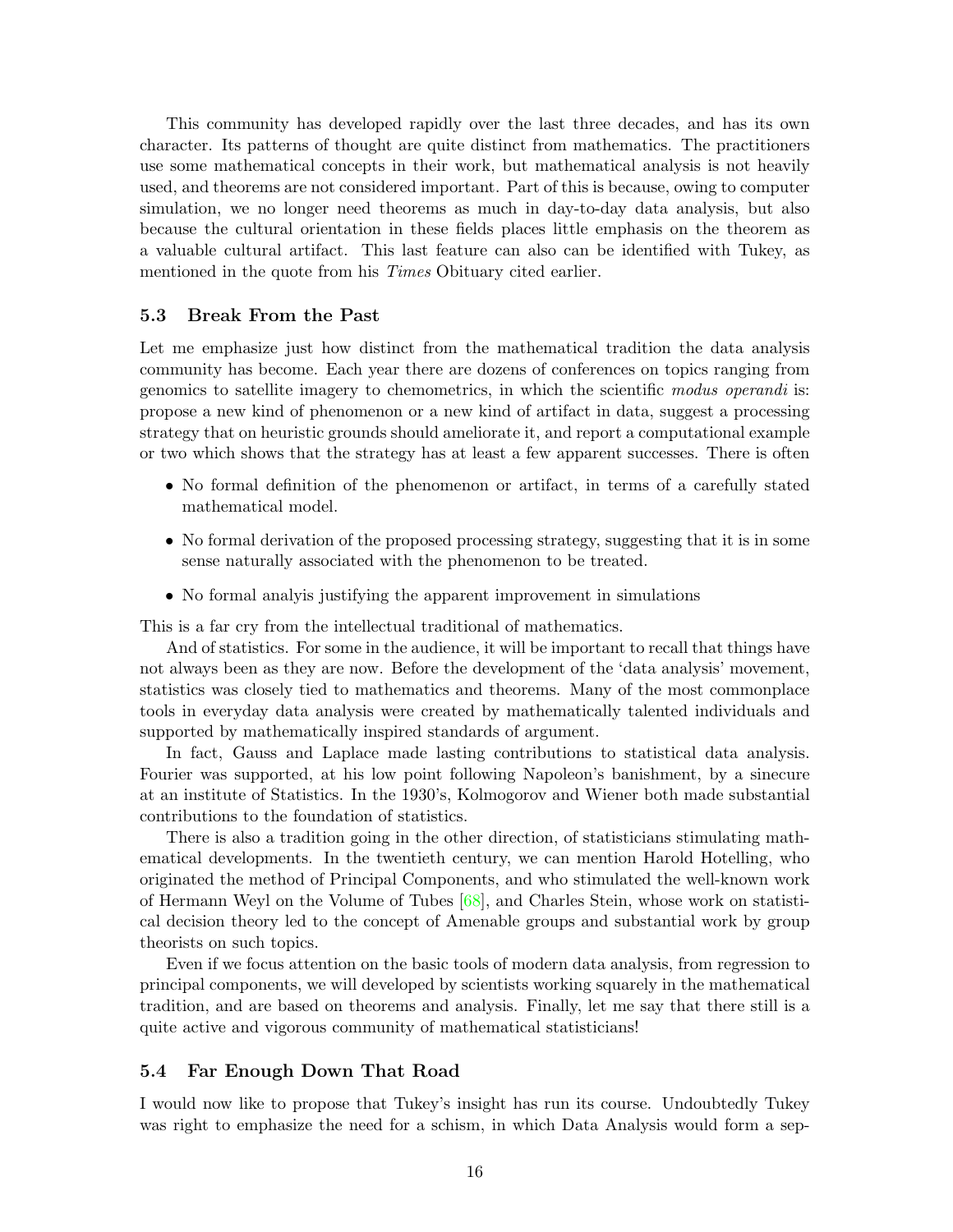arate culture from Mathematical Statistics. Over the last forty years, Data Analysis has developed at breakneck pace, responding to the rapid advances in information technology: massive data storage, rapid throughput, effective algorithms for basic problems. Over the last twenty years particularly, the largest contributions of statistics to data analysis have been in the formalization of information technology for data analysis, in the form of software packages like S and S-Plus, CART, Data Desk, GLIM, MacSpin, and in the identification of ways we can use information technology to substitute for analysis – bootstrap, Monte-Carlo Markov Chain.

However, this trend is, I think, now complete; it is highly unlikely that further developments in information technology will do much to solve any of the existing important structural problems for data analysis. Moreover, those fundamental problems are omnipresent, and now that the Data Analysis movement has insinuated itself into every branch of society, they affect many fields simultaneously. And the missing ingredient in facing those problems, it seems to me, is mathematics.

# **6 High-Dimensionality**

Our examples show that we are in the era of massive automatic data collection, systematically obtaining many measurements, not knowing which ones will be relevant to the phenomenon of interest. Our task is to find a needle in a haystack, teasing the relevant information out of a vast pile of glut.

This is a big break from the past, where it was assumed that one was dealing with a few well-chosen variables, for example, using scientific knowledge to measure just the right variables in advance. But we shouldn't read anything perjorative into this characterization. For example consider the functional data analysis case, where the data are curves (for example, in the hyperspectral imaging case where the data are spectra). The ideal variables might then turn out to be the position of certain peaks in those curves. What we measure automatically and reliably is the curves themselves, which we later can hope to analyze for peaks.

In broad overview, it has become much cheaper to gather data than to worry much about what data to gather. The ease with which we can now collect hyper-informative detail on individual units means that the standard situation for data analysis is where there are many variables (large *p*).

This post-classical world is different in many ways from the 'classical world'. The basic methodology which was used in the 'classical world' no longer is applicable. More or less, the theory underlying previous approaches to data analysis was based on the assumption of  $p < N$ , and  $N \to \infty$ . Many of the intellectually cleanest results concern properties of observations which were multivariate normal, and used extensively tools from linear algebra and from group theory to develop some exact distributional results. These results all fail if  $p>N$ . Even worse, they envision an asymptotic situation in which  $N \to \infty$  with *p* fixed, and that also seems contradicted by reality, where we might even have  $p$  tending to  $\infty$  with *N* remaining fixed.

The  $p > N$  case is not anomalous; it is in some sense the generic case. For many types of event we can think of, we have the potential of a very largenumber of measurables quantifying that event, and a relatively few instances of that event. Examples include:

- Many genes, relatively few patients with a given genetic disease.
- Many samples of a persons' speech, relatively few speakers sampled.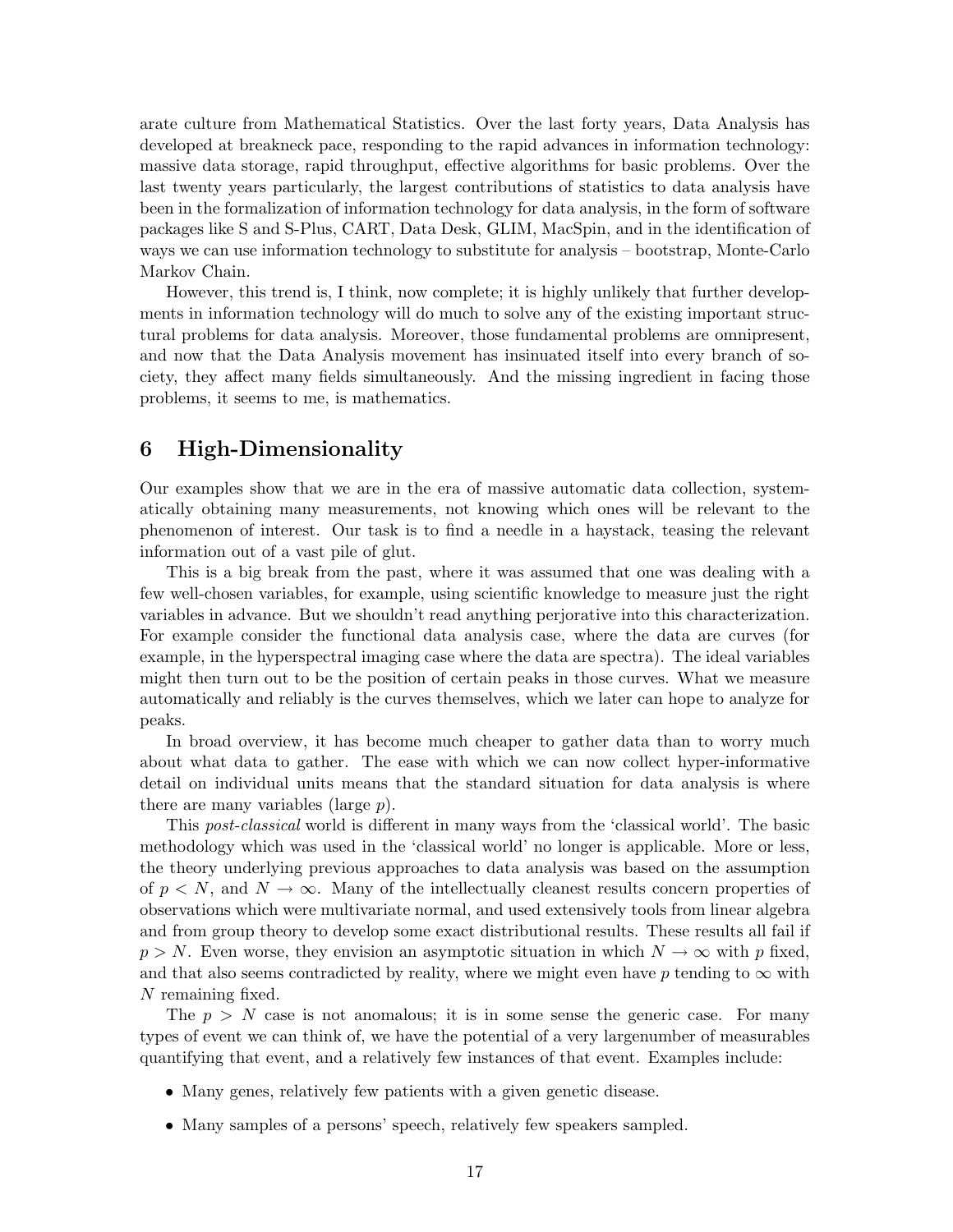It is in facing this intrinsic high dimensionality that I perceive there are great opportunities to make a contribution. I will now develop this theme more carefully.

# **7 Curse of Dimensionality**

The colorful phrase the 'curse of dimensionality' was apparently coined by Richard Belman in [\[3\]](#page-29-8), in connection with the difficulty of optimization by exhaustive enumeration on product spaces. Bellman reminded us that, if we consider a cartesian grid of spacing 1*/*10 on the unit cube in 10 dimensions, we have  $10^{10}$  points; if the cube in 20 dimensions was considered, we would have of course  $10^{20}$  points. His interpretation: if our goal is to optimize a function over a continuous product domain of a few dozen variables by exhaustively searching a discrete search space defined by a crude discretization, we could easily be faced with the problem of making tens of trillions of evaluations of the function. Bellman argued that this curse precluded, under almost any computational scheme then foreseeable, the use of exhaustive enumeration strategies, and argued in favor of his method of dynamic programming.

We can identify classically several areas in which curse of dimensionality appears.

- In Optimization, Bellman's original usage. If we must approximately optimize a function of *d* variables and we know only that it is Lipschitz, say, then we need order  $(1/\epsilon)^d$  evaluations on a grid in order to obtain an approximate minimizer within error  $\epsilon$  .
- In Function Approximation. If we must approximate a function of *d* variables and we know only that it is Lipschitz, say, then we need order  $(1/\epsilon)^d$  evaluations on a grid in order to obtain an approximation scheme with uniform approximation error  $\epsilon$ .
- In Numerical Integration. If we must integrate a function of *d* variables and we know only that it is Lipschitz, say, then we need order  $(1/\epsilon)^d$  evaluations on a grid in order to obtain an integration scheme with error  $\epsilon$ .

The mathematics underlying these facts are all obvious; it is not the depth of the phenomenon that is noteworthy – for surely this is very superficial observation – but its ubiquity.

# **8 Blessings of Dimensionality**

We have stressed the practical difficulties caused by increases in dimensionality. Now we turn to the theoretical benefits. Increases in dimensionality can often helpful to mathematical analysis. Typically, this is because of probability theory. The regularity of having many "identical" dimensions over which one can "average" is a fundamental tool.

#### **8.1 Concentration of Measure**

The "concentration of measure phenomenon" is a terminology introduced by V. Milman for a pervasive fact about probabilities on product spaces in high dimensions. Suppose we have a Lipschitz function *f* on the *d*-dimensional sphere. Place a uniform measure *P* on the sphere, and let *X* be a random variable distributed *P* Then

<span id="page-17-0"></span>
$$
P\{|f(x) - Ef(x)| > t\} \le C_1 \exp(-C_2 t^2). \tag{3}
$$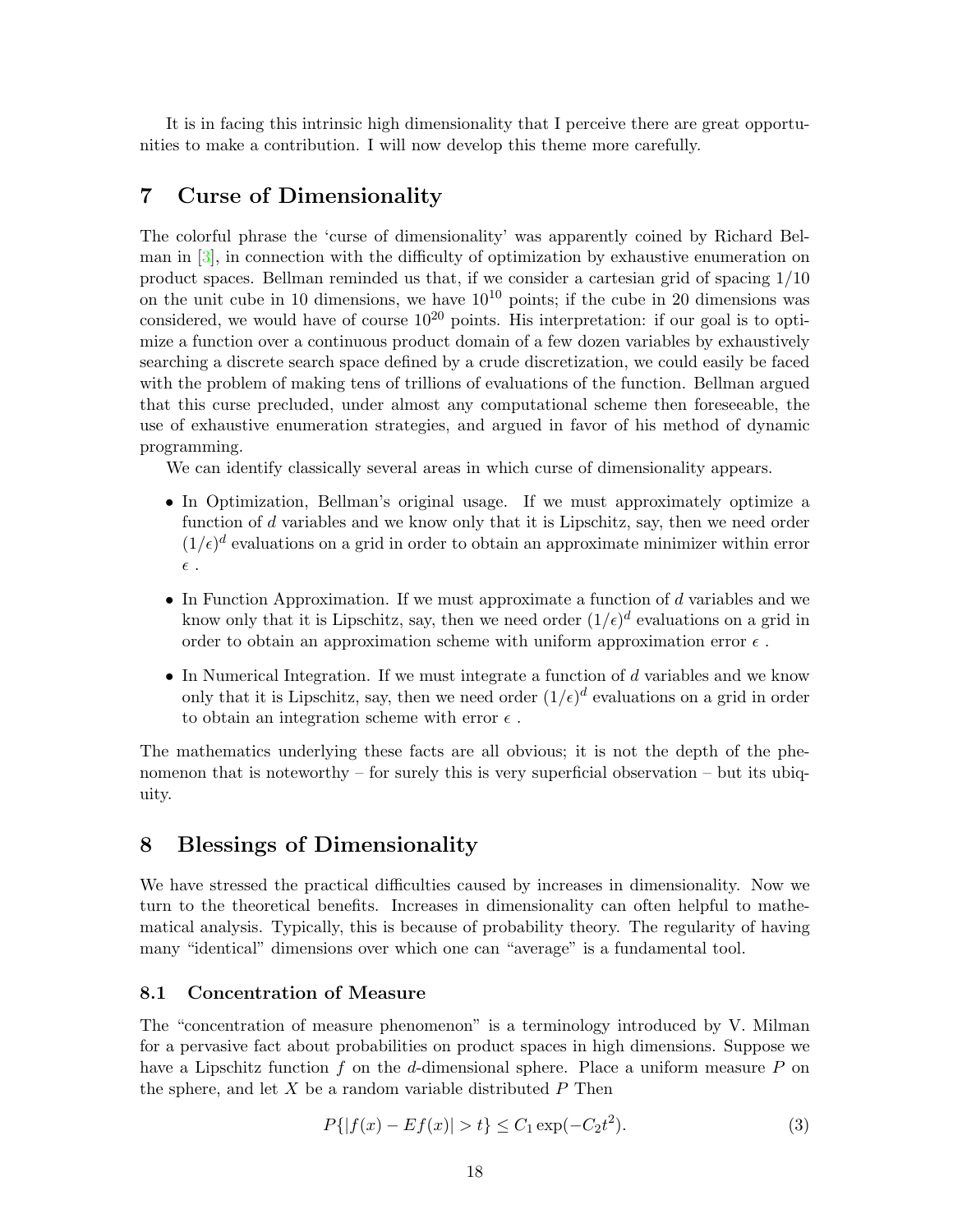where  $C_i$  are constants independent of  $f$  and of dimension. In short, a Lipschitz function is nearly constant. But even more importantly: the tails behave at worst like a scalar Gaussian random variable with absolutely controlled mean and variance.

This phenomenon is by no means restricted to the simple sphere case just mentioned. It is also true, in parallel form, for *X* taken from the multivariate Gaussian law with density

$$
p(x) = (2\pi)^{-d/2} \exp(-\|x\|^2/2).
$$

Variants of this phenomenon are known for many high-dimensional situations; e.g. discrete hypercubes  $\mathbb{Z}_2^d$  and hamming distance. The roots are quite old: they go back to the isoperimetric problem of classical times. Milman credits the probabilist Paul Lévy with the first modern general recognition of the phenomenon. There is by now a vast literature on this

A typical example is the following. Suppose I take the maximum of *d* i.i.d. Gaussian random variables  $X_1, \ldots, X_d$ . As the maximum is a Lipschitz functional, we know from the concentration of measure principle that the distribution of the maximum behaves no worse than a standard normal distribution in the tails. By other arguments, we can see that the expected value of  $\max(X_1, ..., X_d)$  is less than  $\sqrt{2 \log(d)}$ . Hence the chance that this maximum exceeds  $\sqrt{2 \log(d)} + t$  decays very rapidly in *t*.

Another example is the following. Suppose I take the root-mean-square of *d* i.i.d. Gaussian random variables  $X_1, \ldots, X_d$ , or in simpler terms, the euclidean norm of the vector  $X = (X_1, \ldots, X_d)$ . As the norm is a Lipschitz functional, we know from the concentration of measure principle that again the distribution of the maximum behaves no worse than a standard normal distribution in the tails. By other arguments, we can see that the expected standard normal distribution in the tails. By other arguments, we can see that the expected<br>value of  $||X||^2$  is *d*, so the expected value of  $||X||$  is less than  $\sqrt{d}$ . Hence the chance that value of  $||A||$  is *d*, so the expected value of  $||A||$ <br>this norm exceeds  $\sqrt{d} + t$  decays very rapidly in *t*.

#### **8.2 Dimension Asymptotics**

A second phenomenon, well-exploited in analysis, is the existence of results obtained by letting the number of dimension go to infinity. This is often a kind of refinement of the concentration of measure phenomenon, because often when there is a dimension-free bound like the concentration of measure phenomenon, there is a limit distribution for the underlying quantity, for example a normal distribution.

Return to the example of the maximum  $M_d$  of d i.i.d. Gaussian random variables. As remarked above, we know that the distribution of the maximum behaves no worse than a standard normal distribution in the tails. In fact, long ago Fisher and Tippett derived the limiting distribution, now called the extreme-value distribution []. That is, they showed that

$$
Prob\{M_d - \sqrt{2\log(d)} > t\} \to G(t)
$$

where  $G(t) = e^{-e^{-t}}$ .

Similarly, return to the example of the Euclidean norm  $N_d$  of  $d$  i.i.d. Gaussian random variables. Owing to the known properties of  $\chi$  distributions,

$$
Prob\{N_d - \sqrt{d} > t\} \to \Phi(t)
$$

where  $\Phi(t)$  is the standard Normal cumulative distribution function.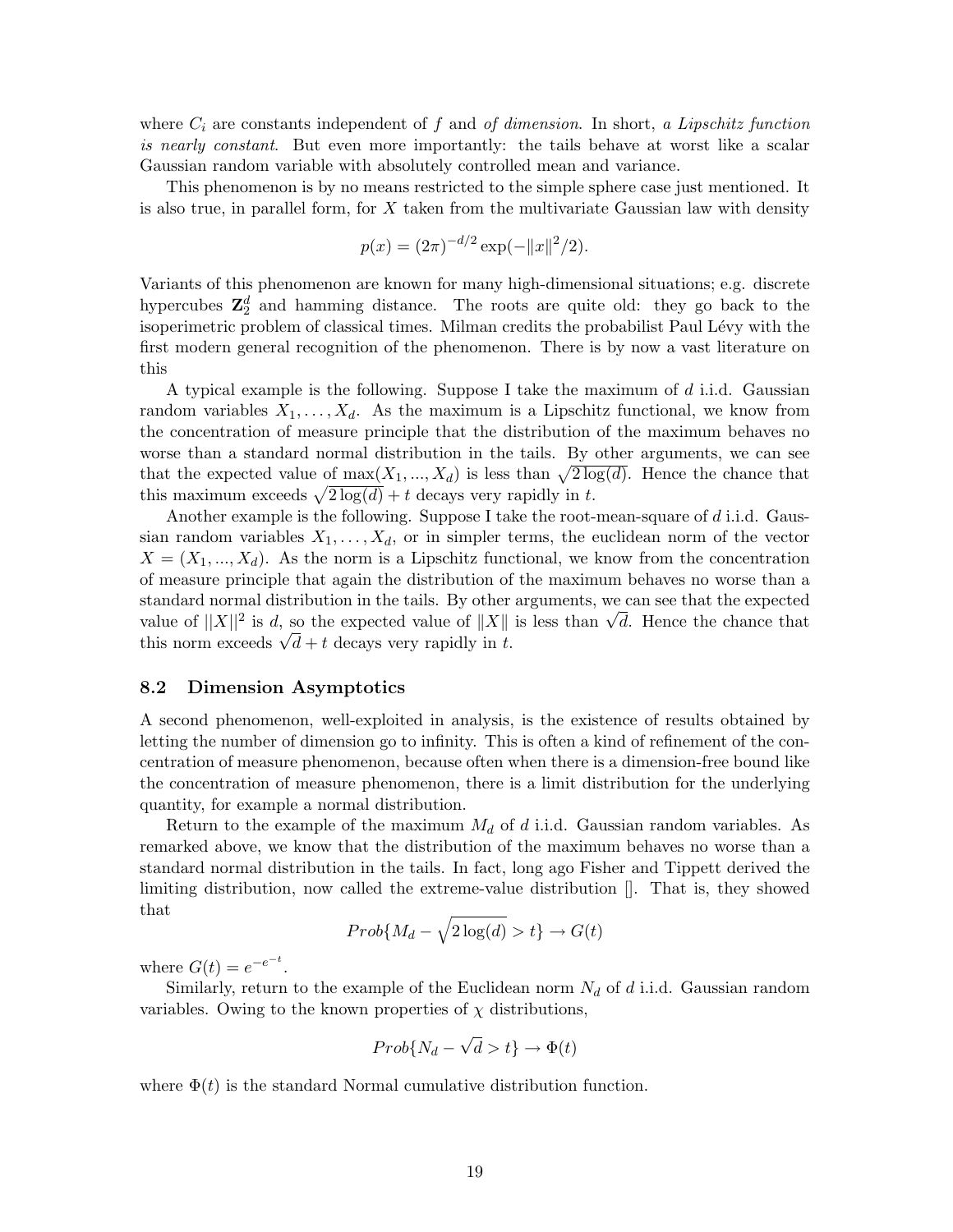#### **8.3 Approach to Continuum**

Many times we have high-dimensional data because the underlying objects are really continuous-space or continuous-time phenomena: there is an underlying curve or image that we are sampling. Typical examples cited earlier include measurements of spectra, gaits, and images. Since the measured curves are continuous, there is a underlying compactness to the space of observed data which will be reflected by an approximate finite-dimensionality and an increasing simplicity of analysis for large *d*.

A classical example of this is as follows. Suppose we have *d* equispaced samples on an underlying curve  $B(t)$  on the interval  $[0,1]$  which is a Brownian bridge. We have ddimensional data  $X_{i,d} = B(i/d)$ , and discuss two computations where the large d behavior is easy to spot.

First, suppose we are interested in the maximum max<sub>i</sub>  $X_{i,d}$ . Then quite obviously, this tends, for large *d* to the random variable  $\max_{t\in[0,1]} B(t)$ , which has an exact distribution worked out by Kolmogorov and Smirnov.

Second, suppose are interested in obtaining the principal components of the random vector. This involves taking the covariance matrix

$$
C_{i,j} = Cov(X_i, X_j), 1 \le i, j \le d
$$

and performing an eigenanalysis. On the other hand, the covariance kernel

$$
\Gamma(s,t) = Cov(B(s), B(t)), \quad s, t \in [0,1]
$$

has the known form  $\min(s, t) - ts$  and known eigenfunctions  $\sin(\pi kt)$ , for  $k = 1, 2, \ldots$ 

In this case, the first *m* eigenvalues of *C* tend in an appropriate sense to the first *m* eigenvalues of Γ and the eigenvectors of *C* are simply sampled sinusoids.

# **9 Impacts on Data Analysis**

We have identified 3 variants of the curse of dimensionality and 3 blessings of dimensionality, along with cursory examples. We now give examples of how each of these comes up in data analysis.

#### **9.1 Curse in Nonparametric Estimation**

We show how the curse of dimensionality affects statistical estimation.

Suppose we have a dataset with *d* variables, and we suppose that the first one is dependent on the others, through a model of the form.

$$
X_{i,1} = f(X_{i,2}, ..., X_{i,d}) + noise_i.
$$

Suppose that *f* is of unknown form, for example, we are not willing to specify a specific model for  $f$ , such as a linear model. Instead, we are willing to assume merely that  $f$  is a Lipschitz function of these variables and that *noise*<sup>i</sup> variables are in fact i.i.d. Gaussian with mean 0 and variance 1.

How does the accuracy of estimation depend on *N*, the number of observations in our dataset? Let F be the functional class of all functions f which are Lipschitz on  $[0,1]^d$ . A now-standard calculation in minimax decision theory  $[30]$  shows that for any estimator  $\hat{f}$ of any kind, we have

$$
\sup_{f \in \mathcal{F}} E(\hat{f} - f(x))^2 \geq Const \cdot N^{-2/(2+d)}, \qquad n \to \infty.
$$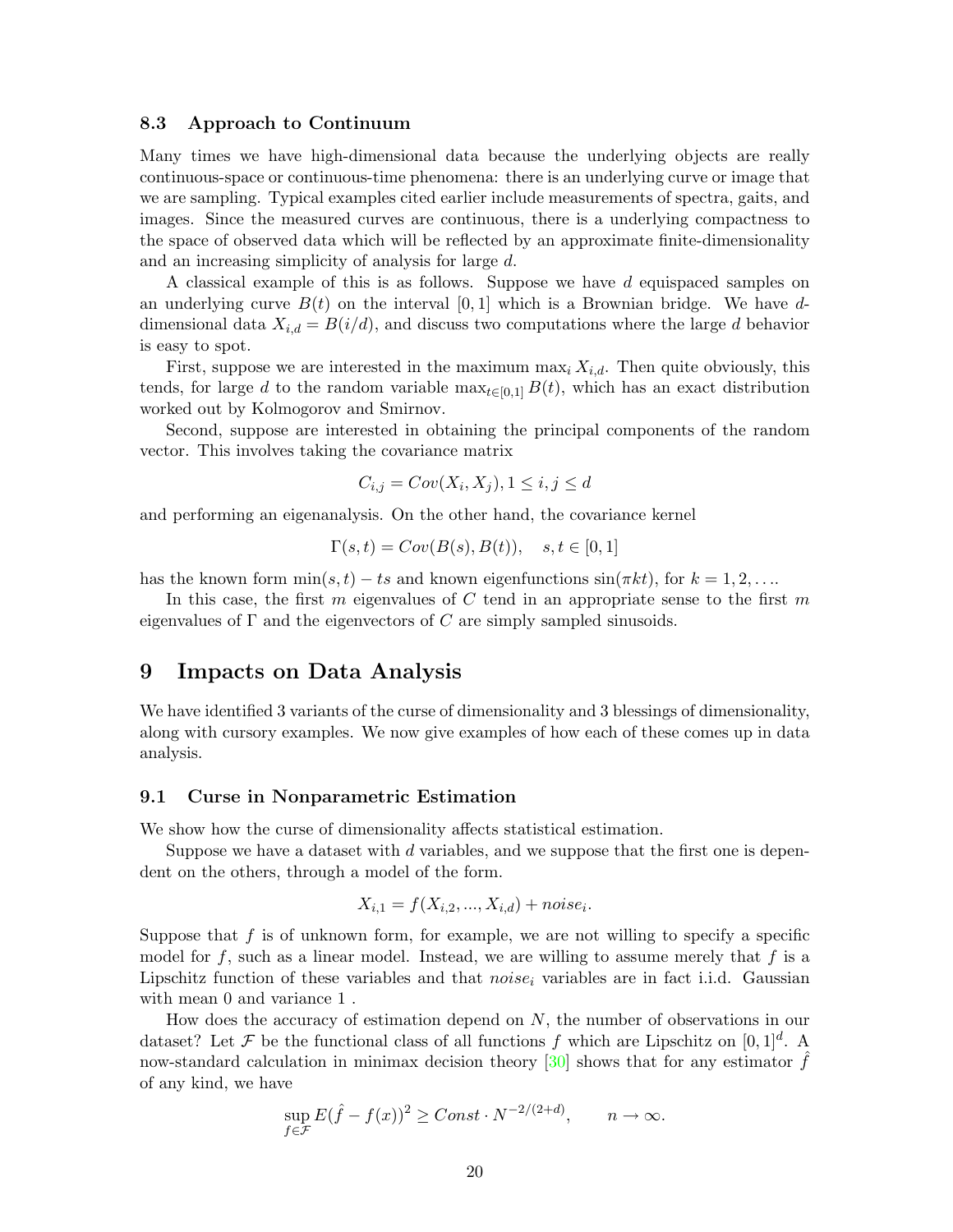This lower bound is nonasymptotic. How much data do we need in order to obtain an estimate of f accurate to within  $\epsilon = .1$ ? using minimax decision theory gives us a way to answer this, and we obtain that trillions of samples are required.

The very slow rate of convergence in high dimensions is the ugly head of the curse of dimensionality.

#### **9.2** Model Selection

We now turn to some examples of blessings of dimensionality, beginning with an example exploiting the concentration of measure phenomenon.

Suppose we have a linear regression problem, where there is a dependent variable  $X_{i,1}$ which we want to model as a linear function of  $X_{i,2},..., X_{i,d}$  as in [\(1\)](#page-12-0).

However, *d* is very large, and let's suppose we're in a situation where there are thought to be only a few relevant variables, we just don't know which ones. If we leave many irrelevant variables in the model, we can easily get very poor performance. For this reason, statisticians have, for a long time, considered model selection by searching among subsets of the possible explanatory variables, trying to find just a few variables among the many which will adequately explain the dependent variable. The history of this approach goes back to the early 1960's when computers began to be used for data analysis and automatic variable selection became a distinct possibility.

We have to be on guard to the problem of what was classically called data mining – over-optimistic assessments derived by searching through noise and fooling ourselves that we have found structure.

One approach, used since the 1970's, is to optimize over subset models the complexity penalized form

$$
min
$$
 RSS $(Model)$  +  $\lambda$ Model Complexity,

where *RSS* denotes the residual sum of squares of the residuals  $X_{i,1} - Model_{i,1}$ , and the model complexity is the number of variables  $X_{i,2},\ldots,X_{i,d}$  used in forming the model. Early formulations used  $\lambda = 2 \cdot \sigma^2$ , where  $\sigma^2$  is the assumed variance of the noise in [\(1\)](#page-12-0). The overall idea is to impose a cost on large complex models.

More recently, one sees proposals of the form  $\lambda = 2 \cdot \sigma^2 \cdot \log(d)$ . With these logarithmic penalties, one takes into account in an appropriate way the true effects of searching for variables to be included among many variables. A variety of results indicated that this form of logarithmic penalty is both necessary and sufficient, for a survey see [\[31\]](#page-30-8). That is, with this logarithmic penalty, one can mine one's data to one's taste, while controlling the risk of finding spurious structure.

The form of the logarithmic penalty is quite fortunate. The logarithm increase quite slowly with *d* – a faster increase would indicate that automatic variable selection is in general hopeless: one loses too much by searching for the right variables. And, interestingly, the logarithm is directly due to the concentration of measure phenomenon. That is to say, the presence of the exponential decay in the concentration of measure estimates [\(3\)](#page-17-0) is ultimately responsible for the logarithmic form of the penalty.

### **9.3 Asymptotics for PrincipalComponents**

We now turn to an example of our second "blessing of dimensionality" – that results for high dimensions can be easier to derive than for moderate dimensions.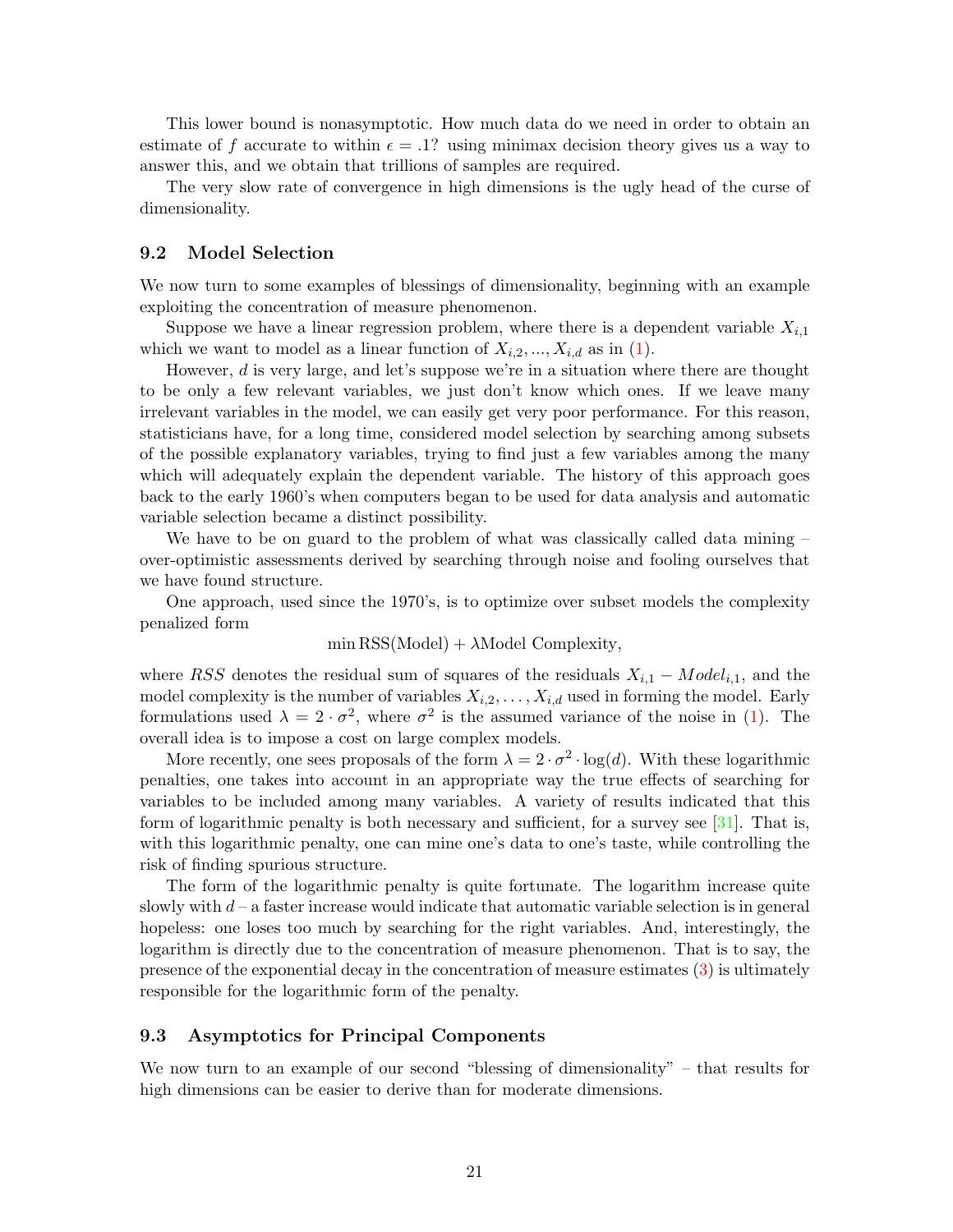Now suppose we have data  $X_{i,j}$  where the vectors  $X^{(i)} = (X_{i,j} : 1 \leq j \leq d)$  are assumed samples from a Gaussian distribution with mean zero and covariance Γ. We are interested in knowing whether  $\Gamma = I$  as compared to  $\Gamma \neq I$ . Depending on our alternative hypothesis, it might be very natural to rephrase our question as  $\lambda_1 = 1$  versus  $\lambda_1 > 1$ , where  $\lambda_1$  is the top eigenvalue of the covariance matrix. It then becomes natural to develop a test based on *l*<sub>1</sub>, the top eigenvalue of the empirical covariance matrix  $C = N^{-1}X'X$ . it then becomes important to know the null distribution of  $l_1$ . Exact formulas go back to Anderson (1962), but are not very useful in practice; already for moderate *d*, and *N* proportional to *d* one cannot really apply them; they seem hopelessly complicated.

We are instead in a simple approach assuming that *d* large. Suppose now we are in a setting of many observations and many variables. What is the behavior of the top eigenvalue of  $C_{d,N}$ ? Consider a sequence of problems where  $d/N \to \beta$  – large dimension, large sample size.

This is a problem which has been studied for decades; see [\[32\]](#page-30-9) for references. Classical results in random matrix theory – the Wigner semicircle law – study infinite matrices, and in accord with our "second blessing of dimensionality", give information about the bulk spectrum of *C*; but unfortunately they do not accurately predict the very top eigenvalue.

Recently, Tracy and Widom have made very substantial innovations in the study of the top eigenvalues of certain ensembles of infinite random matrices. Iain Johnstone, extending and adapting this work to a statistical setting has been able to obtain asymptotic results for the top eigenvalue of  $C_{d,N}$  in the so-called null case – results which are relatively easy to apply in practice.

Moreover, empirical studies show that the results, though derived asymptotically, are in fact useful for *d* as small as 6. Hence we obtain, from a high-dimensional analysis, useful results in moderate dimensions.

#### **9.4 Fourth-Order Structure of Stochastic Processes**

We now consider an example of our third blessing of dimensionality – how in a setting where the data are curves, continuum theory may furnish an interpretation of the results.

Consider a collection of underlying functions  $f(t, \omega)$  defined on the index set  $T \equiv [0, 1]$ , with parameter  $\omega$  chosen from [0, 1], defined by

$$
f(t; \omega) = \begin{cases} t & t < \omega \\ t - 1 & t \ge \omega \end{cases}
$$

Each curve very simple behavior: it jumps down by 1 at the jump time  $\omega$ ; otherwise it just increases at unit slope. It is a model of a singularity occurring at any of a range of times.

Consider a simple numerical experiment. With  $N = D = 32$  we define vectors  $Y_i$ ,  $i = 1, ..., D$ , each one a simple digitization of Ramp.

$$
Y_i(t) = X(t/n, i/n), \quad 1 \le t \le N; \quad 1 \le i \le D.
$$

The database  $\mathcal Y$  thus consists of 32 signal patches, and we use this database as input to the so-called JADE procedure. That is, we calculate from this data the empirical  $(32)^4$ cumulant tensor, and we use JADE to attempt a diagonalization of this tensor. The result will be an orthonormal basis with 32 elements depicted in a Figure to be shown in the talk. The structure of the basis is rather remarkable; it has many of the features of a wavelet basis.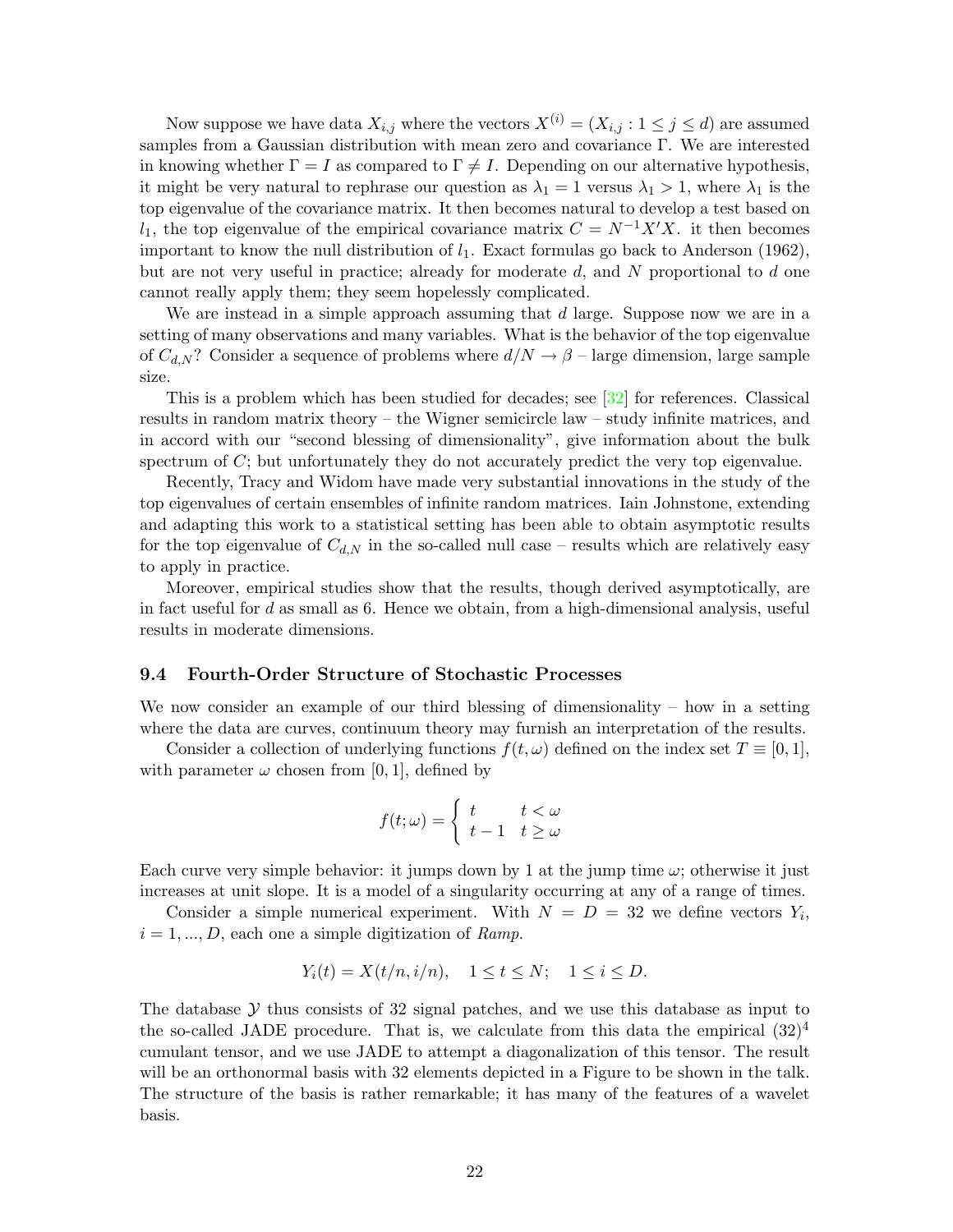- *Dyadic Scales*. The elements seem visually to posses a variety of scales; they can be arranged in a dyadic pyramid, with 16 elements at the finest scale, 8 elements at the the next finest scale, and so on.
- Translations. Within one scale, the elements seem to be approximately translates of each other, so that (at fine scales particularly) there are elements located roughly at positions  $t_{j,k} = k/2^j$ .
- *Cancellation*. The elements at fine scales seem to be oscillatory, with two vanishing moments.

In my Talk I will present a Figure showing a Daubechies nearly-symmetric basis with 6 vanishing moments. Another Figure will gives a few side-by-side comparisons between these "JADElets" and certain Daubechies nearly-symmetric wavelets. The reader may notice a string resemblance.

In short, instead of the almost-diagonalizing basis being arbitrary, it resembles wavelets, an object from the continuum theory. Presumably, this resemblance becomes stronger with large *D*, and so the interpretation becomes increasingly simple. If so, we are blessed by the aqpproach to an underlying continuum model.

# **10 Where We Stand**

At this point, I hope to have convinced the reader of three major intellectual and societal trends:

- The Ubquity of Data
- The Importance of Data Analysis
- The Pervasiveness of High-Dimensionality

I believe that the future of data analysis is now in the hands of those who would explore the high-dimensional situation, facing the situation as it stands now, at the turn of the century.

I hope also to have made clear the basic aspects of the high-dimensional situation

- Three aspects of the curse of dimensionality
- Three blessings of dimensionality

The occasion seems to demand that at this point I "deliver the goods": that I state some number of open problems (23?), leaving open to future generations to solve. I think this would be really foolhardy on my part.

Instead, I will mention some different directions in which I expect to see much further progress; then I will give some personal research experiences which convince me there is considerable mathematical benefit to be had from the interaction between data analysis and mathematics. In effect, I claim that harmonic analysis can find much for inspiration by paying attention to the problems of high-dimensional data analysis. The intense development of data analysis in the coming century may therefore be a good thing for mathematics.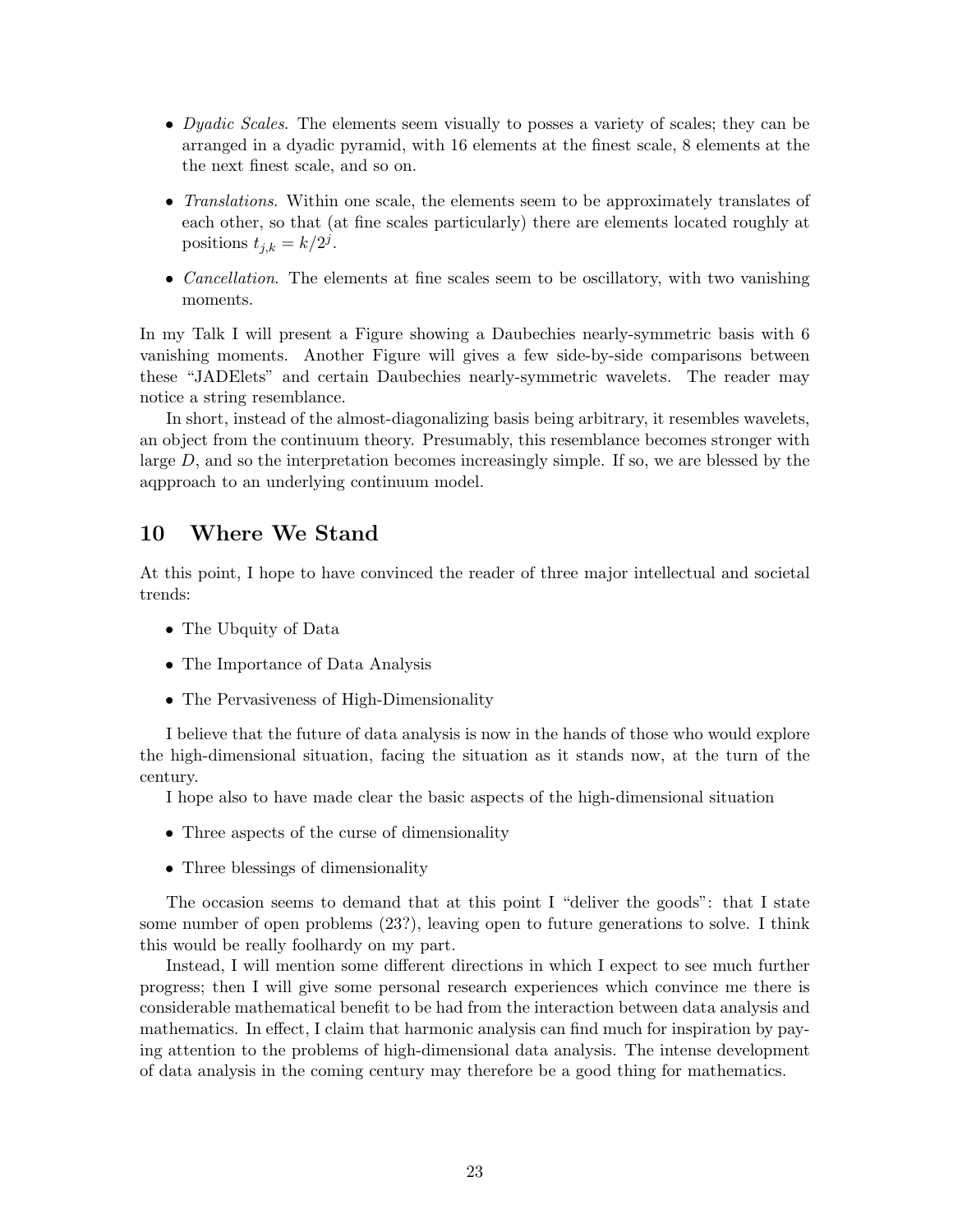# **11 Directions of Continuing Progress**

Here I mention two specific areas where substantial activity is present today, and I expect much further progress.

### **11.1 High-DimensionalApproximate Linear Algebra**

#### **11.1.1 Approximations through Randomness**

Modern computational linear algebra is a great success story. It is currently used to solve massive data processing problems - fitting gigantic models, scheduling fleets of airliners,

Nevertheless, in a certain sense it is slow. Inverting a matrix takes  $O(N^3)$  operations, which for large  $N$  (say in the millions) is prohibitively expensive. The Strassen algorithm reduces this to  $N<sup>s</sup>$  with *s* about 2.7, but that is still heavy. Hence, we are entitled to dream that these fundamental components can be sped-up.

I will mention two recent articles that give an idea that something can be done

Owen [\[48\]](#page-31-11) considered the problem of determining if a dataset satisfied an approximate linear relation of the form  $(1)$ . With  $N > D$  observations, the usual method of assessing linearity would require order *ND*<sup>3</sup> operations, which could be a computationally heavy burden for *D* large. Instead, Owen shows how to use randomized algorithms to assess linearity in order  $N^{2/3}$  operations.

Frieze, Kannan, and Vempala [\[20\]](#page-30-10) considered the problem of obtaining a rank *k* approximation to a data matrix *X* of size *N* by *D*. With  $N > D$  observations, the usual method of singular value decomposition would require order *ND*<sup>3</sup> operations, which could again be a computationally heavy burden for *D* large. Instead, Frieze, Kannan, and Vempala show how to use randomized algorithms to obtain an approximate description of the rank *k* approximation in a number of operations independent of *N* and *D*, and polynomial in *k* and in the error tolerances.

In these cases, it is the phenomenon of concentration of measure that we are exploiting. However, in the cited papers, we are using only the most elementary form of the phenomenon. With the growing importance of massive databases, results like these seem to be increasingly pertinent and attractive. Supposing that these develop as I expect, increasingly sophisticated versions of concentration of measure would develop and be applied.

#### **11.1.2 Approximation through Computational Harmonic Analysis**

There is a different sense in the term approximate linear algebra that seems destined to become important. This derives from our third blessing: approach to the continuum. In recent years, the discipline of computational harmonic analysis has developed large collections of bases and frames such as wavelets, wavelet packets, cosine packets, Wilson bases, brushlets, and so on  $[16, 39]$  $[16, 39]$  $[16, 39]$ . As we have seen, in two cases, that a basis being sought numerically by a procedure like principal components analysis or independent components analysis, will resemble some previously-known basis deriving from continuum theory. We saw, in fact, that the covariance of a stationary process is almost diagonalized by the Fourier basis, and that the fourth cumulant tensor of a process with discontinuities is almost diagonalized by the Wavelet basis.

There are numerous other examples where a fixed basis known in harmonic analysis does as well as a general procedure. The article  $\left[17\right]$  shows that in recognizing facial gestures, the Gabor basis gives better classification than techniques based on general multivariate analysis – such as Fisher scores and Principal component scores.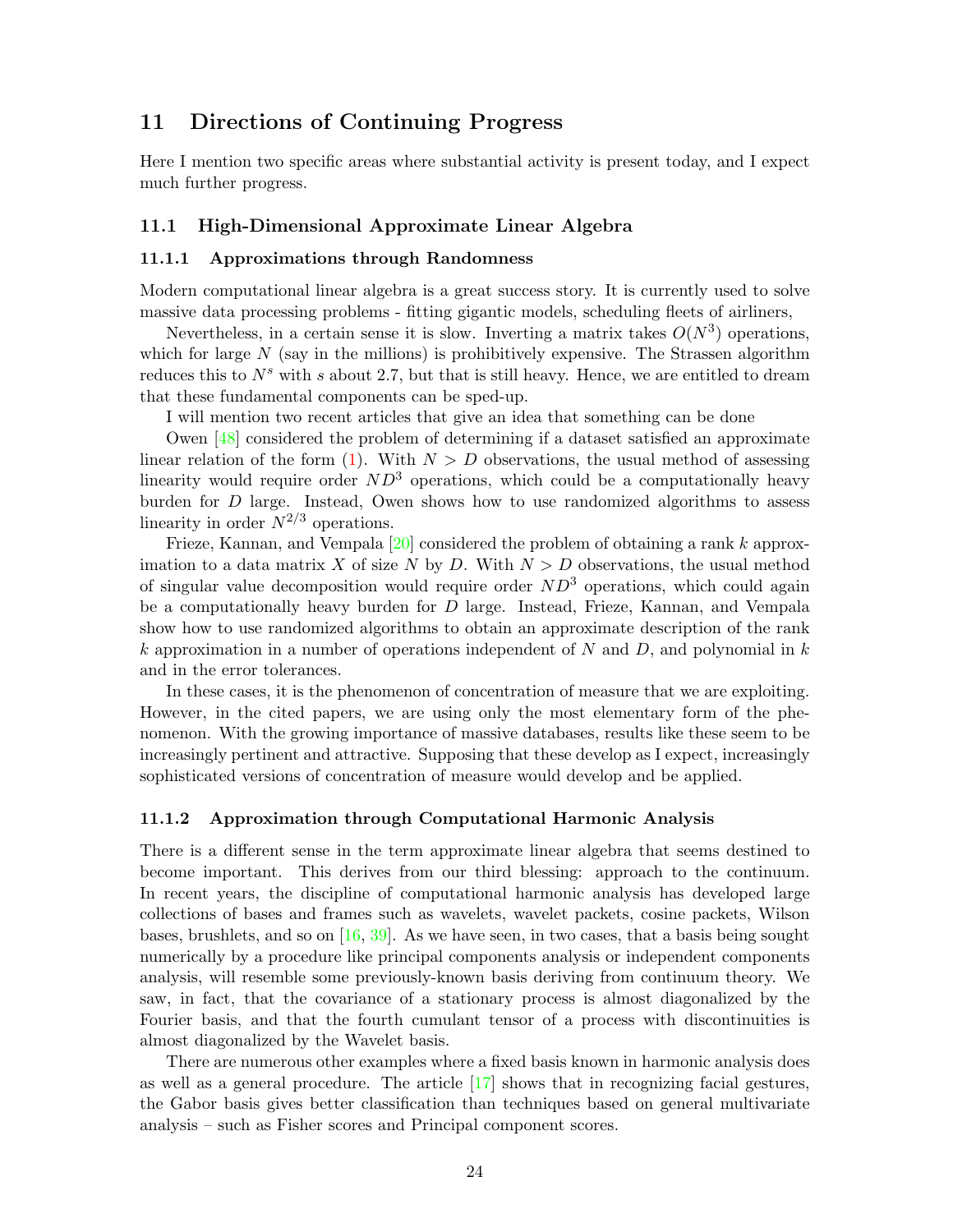The expectation one can develop from such evidence is that when the data are curves or images, instead of using methods which search for an arbitrary basis or subspace, we should look for it in a pre-constructed set. There is a good statistical reason for this. In effect, a basis can be a hard thing to estimate well – there is substantial statistical uncertainty even when *N* is large. If we discover that a certain known basis is almost diagonalizing, we might use that basis, acting as if it were exactly diagonalizing, and avoiding thereby a substantial component of estimation error.

In an extreme case, this is easy to see. Suppose we have a dataset with  $N = 1$  and *D* very large. Ordinarily, in this high-dimensional case we can do nothing: we have 1 observation! But if the data are obtained from one realization of a stationary Gaussian stochastic process, we can in fact do something: we have all the apparatus of modern time series analysis at our disposal, and we can indeed estimate the spectrum, and learn the full probability distribution. In effect, spectrum estimation is relying heavily on the fact that we know the covariance to be almost diagonal in the Fourier basis.

The article [\[40\]](#page-31-13) develops a full machinery based on this insight. A dataset is analysed to see which out of a massive library of bases comes closest to diagonalizing its empirical covariance, the best basis in the library is constructed, and the data are processed using that basis.

#### **11.2 High Dimensional Approximation Theory**

We now consider the curse of dimensionality itself, and re-examine the basic phenomenon mentioned earlier.

The key assumption that makes it hard to approximate a function of *D*-variables is that *f* may be an arbitrary Lipschitz function. With different assumptions, we could have entirely different results. *Perhaps there is a whole different set of notions of high*dimensional approximation theory, where we make different regularity assumptions and get very different picture.

This point is underlined by a result of Andrew Barron [\[1\]](#page-28-0). Let  $\mathcal{F}L^1$  denote the collection of functions with Fourier transforms in  $L^1$ . Consider the class  $\mathcal F$  of functions of  $\mathbb R^D$  with

<span id="page-24-0"></span>
$$
\nabla f \in \mathcal{F}L^1. \tag{4}
$$

Normally, in approximation results, one expects that objects of smoothness *s* can be approximated at rate *n*−s/D by *n*-term approximations (e.g. polynomial, trigonometric, ...).

Apparently, [\(4\)](#page-24-0) is a condition on the first derivative of *f*. Hence one expects that the condition [\(4\)](#page-24-0) leads to an approximation rate  $O(n^{-1/D})$ , which is very bad in high dimensions. In fact Barron showed that functions of this type can be approximated at rate  $O(n^{-1/2})$  independent of dimension.

This result made quite an impression, and was paraphrased by many as saying that Barron had "cracked the curse of dimensionality". In fact, now the phenomenon is better understood, and we know that there are many functional classes which allow one to evade the curse of dimensionality.

The phenomenon is easy to understand using ideas and terminology from harmonic analysis. Consider the class of functions  $\mathcal{F}(M)$  representable integral representation  $f =$  $\int A(x;t)\mu(dt)$  with  $\int |\mu(dt)| \leq M$  where each  $A(\cdot;t)$  is a bounded functions bounded by 1. We call this an  $L^1$  combination of  $L^\infty$  atoms. Then owing to a simple soft argument dating back to B. Maurey in geometry of Banach spaces and S.B. Stechkin in Fourier analysis, there is an *m*-term sum  $f_m = \sum_j a_j A(i; t_j)$  with sup-norm error  $|f - f_m|_{\infty} \leq C \cdot m^{-1/2}$ .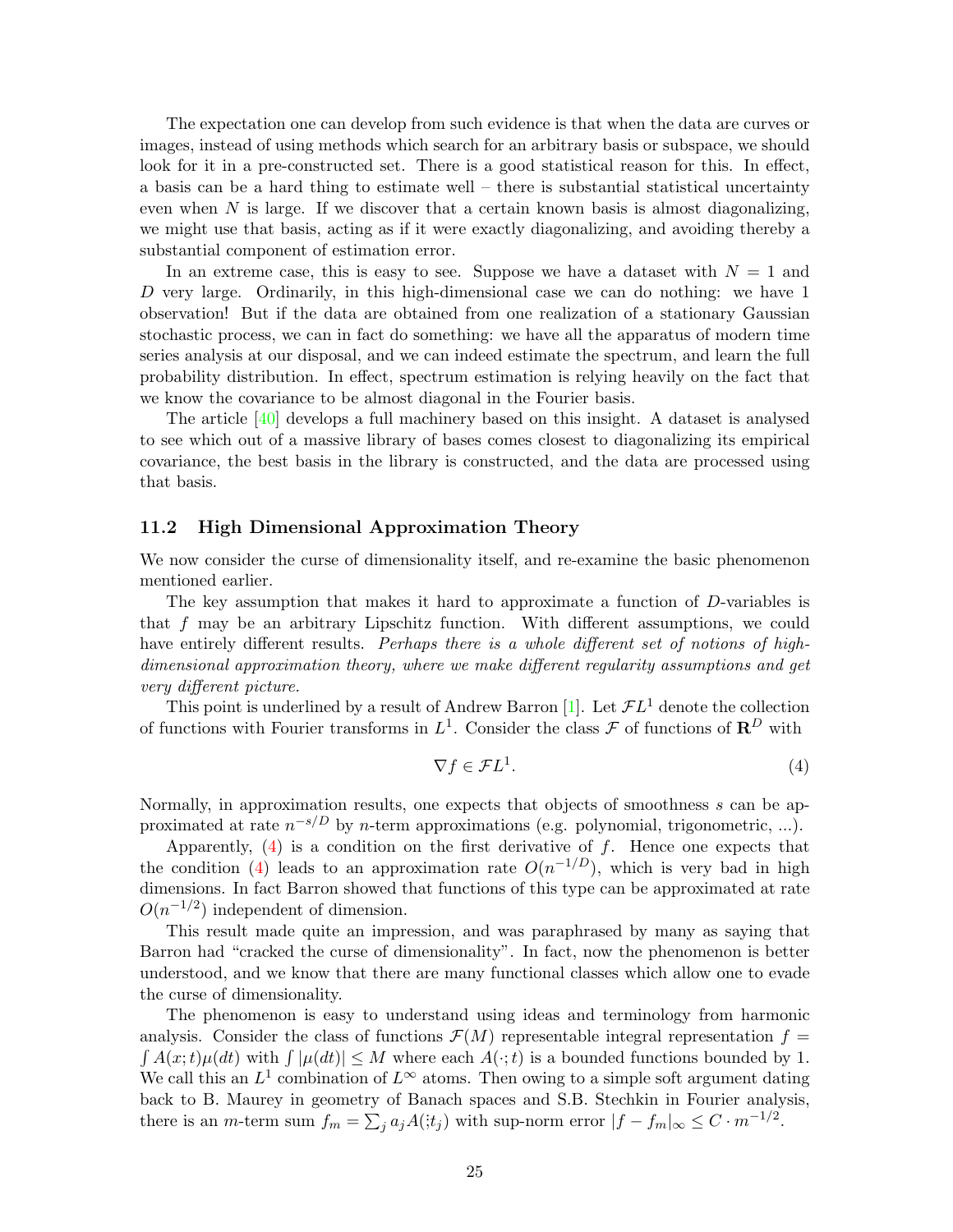Niyogi and Girosi [\[46\]](#page-31-14) have pointed out that if we consider the set  $\mathcal{F}(m, \text{Gaussians})$ generated with parameter  $t = (x_0, s)$  and  $A(x; t) = \exp(-||x - x_0||^2/s^2)$ , so that f is a superposition of gaussian bumps, then we equivalently avoid the curse of dimensionality by using the Radial Basis function approximation scheme. The condition is that the sum of the heights of all the bumps is at most a constant *M*, with no restriction whatever on the width or position of the bumps.

Another charming example is  $\mathcal{F}(M)$ , Orthants) uses the parameter set of shifted orthants. We let  $t = (x_0, k)$  where k is an orthant indicator, and let  $A(x; t)$  be the indicator of orthant  $k$  with apex at  $x_0$ . Then again, if the integral is at most M we obtain an approximation rate  $O(m^{-1/2})$  independent of dimension. An example of a function satisfying the condition is a cumulative distribution function in  $\mathbb{R}^d$  – in which case the result is well known under the guise of the monte-carlo method. More generally, consider any superposition of  $2^D$ functions, each orthantwise monotone for a different orthant.

We can easily see derive equivalent conditions. For example, the class of superpositions of Gaussian bumps studied by Niyogi and Girosi is simple Yves Meyer's bump algebra [\[43\]](#page-31-15); this corresponds to a ball in a Besov space  $B_{1,1}^D(\mathbf{R}^D)$ , so that the functions in  $\mathcal{F}(M, \text{Gaussians})$  are getting increasingly smooth in high dimensions [\[23,](#page-30-11) [43\]](#page-31-15). In short, one does not really crack the curse of dimensionality in Barron's sense; one simply works with changing amounts of smoothness in different dimensions. The ratio *S/D* between the smoothness degree and the dimension stays constant, and hence the  $N^{-S/D}$  result does not become punishing.

Similarly, for the shifted orthants example, the condition of integral representation with  $|\int |\mu(dt)| \leq 1$  is the same as the condition that the mixed derivative

$$
\frac{\partial}{\partial x_1} \cdots \frac{\partial}{\partial x_D} f \in L^1.
$$
\n(5)

In analogy to  $D = 1$  where this reduces essentially to bounded variation, we might call this a condition of bounded *mixed variation*. The functions in the relevant set  $\mathcal{F}(M, \text{Orthants})$ are getting increasingly smooth in high dimensions. One does not really conquer the curse of dimensionality; one simply works with changing amounts of smoothness in different dimensions.

Or perhaps we should reconsider this assessment. The functions in  $\mathcal{F}(M)$ , Gaussians) are minimally continuous; the functions in  $\mathcal{F}(M, \text{Orthants})$  are not even continuous. In each case, the usual ways of measuring smoothness suggest that functions in these classes have *D* weak derivatives. It would be more intuitive had this calculation turned out differently, and we agreed that these functions don't have many derivatives. Perhaps we need a different way to measure degree of differentiability, in which discontinuous functions are not claimed to possess large numbers of derivatives.

R.R. Coifman and J.O. Stromberg [\[12\]](#page-29-11) have gone in exactly this direction. Viewing the condition of bounded mixed variation as a natural *low order* smoothness condition, they have explored its consequences. Roughly speaking, functions obeying the BMV condition have the character that they are built up from indicators of dyadic rectangles, that very few rectangles are needed, that the ones which are needed tend be very long in all directions except for one. In effect, locally the function varies only in a single direction at most *x*, and so it becomes understandable that it can be estimated at a rate essentially independent of dimension.

The argument for studying approximation theory for spaces of mixed variation then becomes: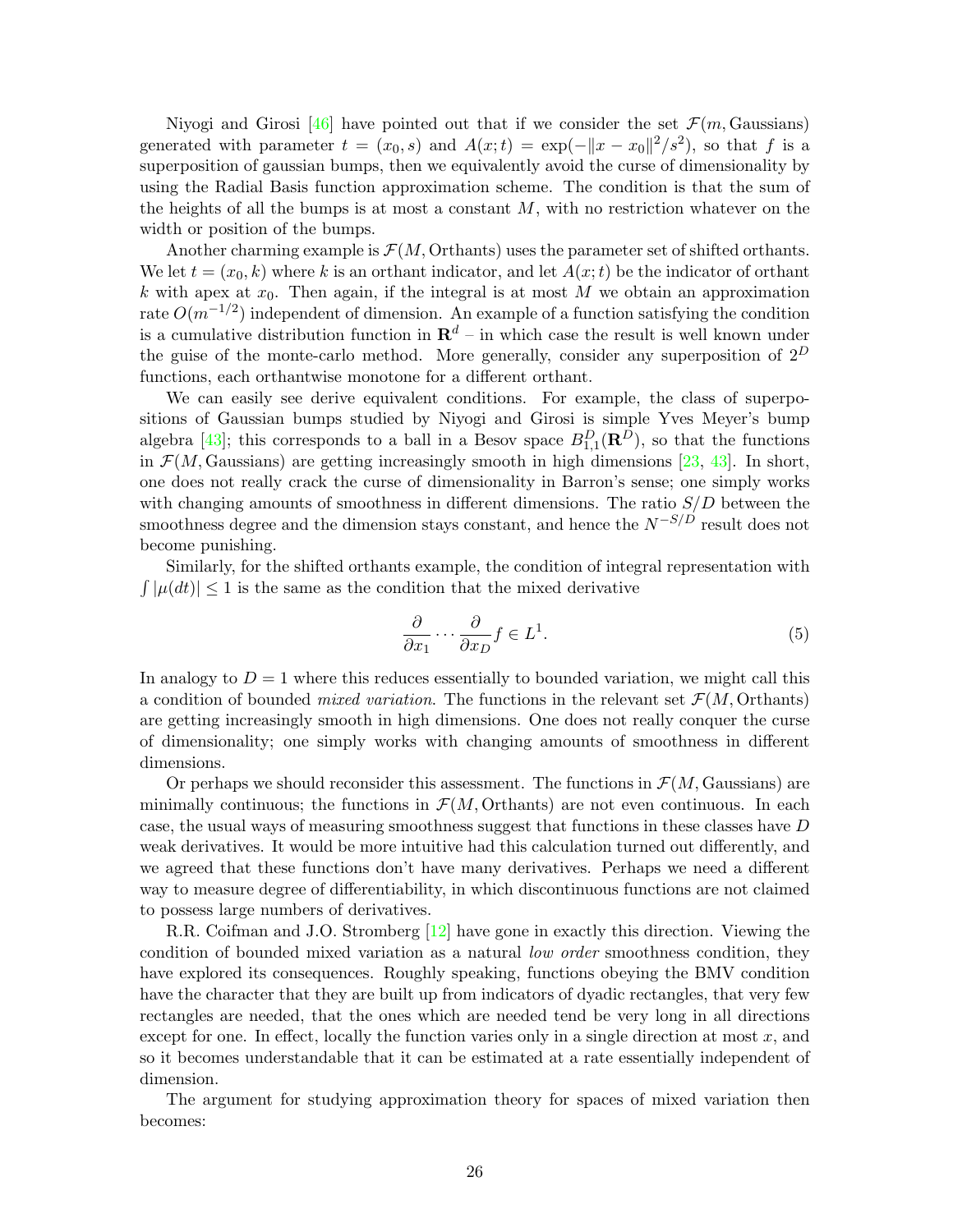- The smoothness condition is in fact weak.
- The class of functions obeying the condition are in fact quite interesting.
- The algorithm obtaining the estimation rate is new and interesting.

These brief remarks may suggest to the reader that substantial opportunities for interesting results over the coming years in high-dimensional approximations.

# **12 Some PersonalExperiences**

Why does it make sense to take time on the program at a major mathematical meeting mentioning data analysis? Ultimately, the answer is a personal one: from my own research experiences, I have found that by understanding what is happening in the field of data analysis, one poses interesting questions in mathematics per se. Extrapolating from my own experience suggests this may hold more broadly.

### 12.1 Interpretation of High-Dimensional Data Analysis

As high-dimensional data analysis progresses to settings where the data are images or curves, we have predicted above that there will be a substantial role for harmonic analysis to understand and interpret the results. But sometimes, the results will not be known in harmonic analysis, and the interpretation may even call for new constructions in harmonic analysis.

As an example, consider the following sort of image analysis problem which has attracted a great deal of attention recently.

We gather naturally-occurring images, extract image patches, assign unravel each patch to become a row of our data array, and create a data array with the image patches embedded in it. We then perform independent components analysis or sparse components analysis.

The result will be a basis of imagelets (2-d image patches) or movielets (if we were analyzing 3-d image patches). Interesting examples of this work include work by Olshausen and Field [\[47\]](#page-31-16), Bell and Sejnowski [\[2\]](#page-29-6) van Hateren and Ruderman [\[25\]](#page-30-12), and Donato et al. [\[17\]](#page-29-10).

Recall that principal components of image data typically produce sinuosidal patterns. ICA in contrast, typically produces basis functions unlike classical bases.

In the talk I will present an example of a movie created by Hateren and Ruderman.

I will also present slides showing an analysis of facial actions.

In these cases, because the data are images, we may expect that the result of highdimensional data analysis – a basis – should be a basis which corresponds to a basis for the continuum. (Recall our earlier examples of this).

The sought-for continuum basis would consist of anisotropic elements at a range of scales, locations, orientations, and length/width relations. These properties are not available from classical constructions, such as wavelets.

In short, it seems as if one can discover phenomena by high-dimensional data analysis which ought to have been built by harmonic analysts, but which were not.

At the moment, it appears that these empirical results can best be explained in terms of two recent systems.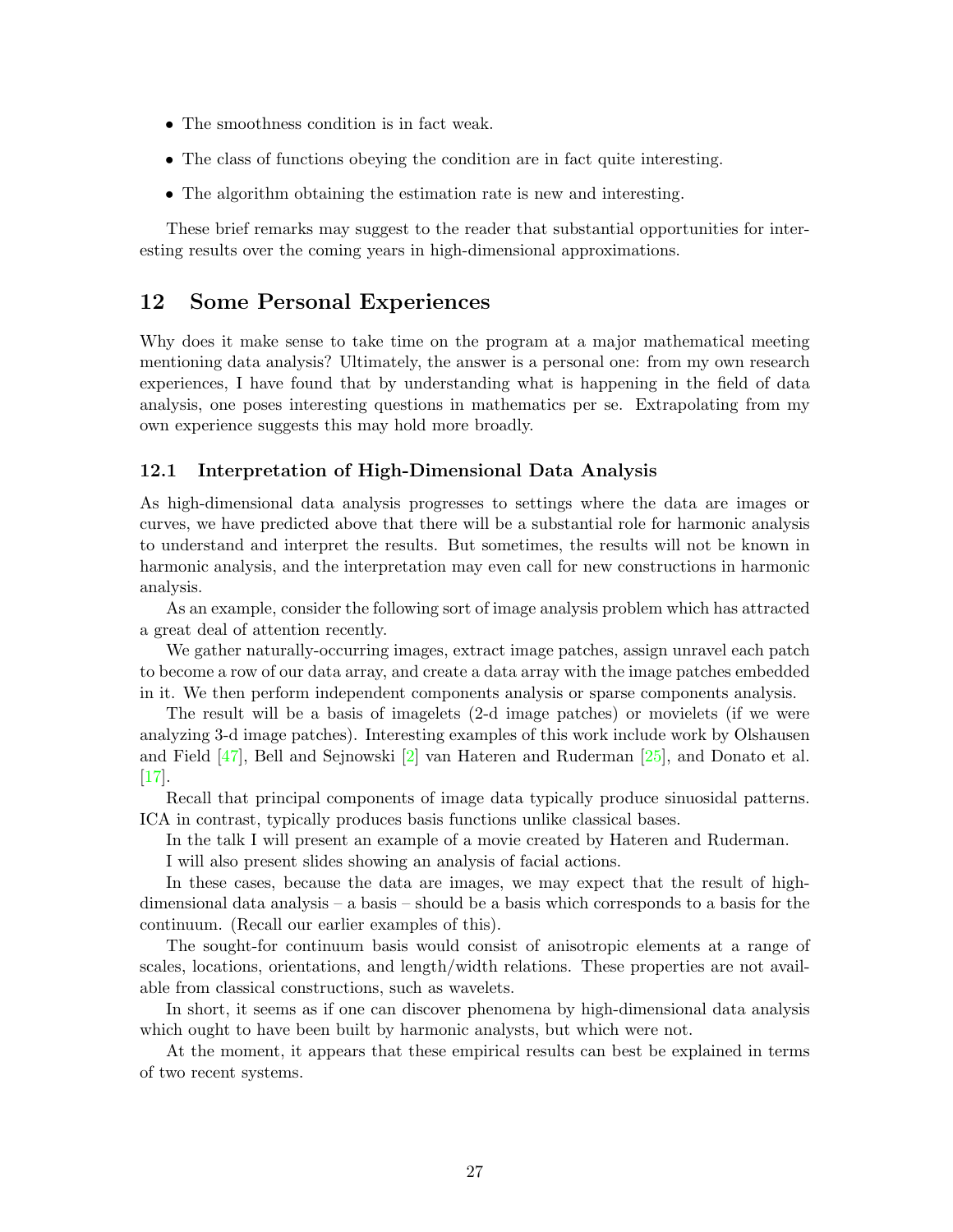• Ridgelets  $[8]$ . One can build a frame or a basis consisting of highly directional elements, roughly speaking ridge functions with a wavelet profile. With *a* and *b* scalars and *u* a unit vector (direction) the simplest ridgelets take the form

$$
\rho(x;a,b,u) = \psi((u'x - b)/a)/a^{1/2}.
$$

• Curvelets  $[9]$ . One can build a frame consisting of highly directional elements, where the width and length are in relation  $width = length^2$ . The construction is a kind of elaborate multiresolution deployment of ridgelets.

These new systems of harmonic analysis offer a series of interesting mathematical opportunities – for example in the analysis of singularities along curves [\[10\]](#page-29-14). They also stand in interesting contrast to existing tools of microlocal analysis such as the tool Eli Stein calls "Second Dyadic Decomposition".

In general there is good reason to expect high-dimensional data analysis to offer challenges to harmonic analysis. Both are concerned with finding almost-diagonal representations of operators. However the operators that arise in data analysis are continuously changing, new phenomena can arise each time a new kind of sensor or data source comes on line. Hence, interpretation of the results of data analysis may continually suggest new schemes of harmonic analysis.

#### **12.2 Geometric Structures in Low-DimensionalData Analysis**

One reason that high-dimensional data analysis should be mentioned at this conference is that in fact we know so little. At recent rates of progress, there is more than enough work to last through the coming century.

My evidence for this belief comes from our meager understanding of data representation even in two and three dimensions.

In my Talk I will give a few figures illustrating the problem of detecting Filaments in noisy data. This problem is of current interest because of the imminent arrival of data from the XMM satellite observatory, which will shed light on inhomogeneites in the distribution of matter at the very earliest detectable moments in the universe [\[19,](#page-29-15) [52\]](#page-31-17).

I hope also to present figures from work by Arne Stoschek, illustrating the problem of recovering filamentary structure in 3-D biological data.

A third set of figures may suggest the problem of finding a curve embedded in extremely noisy data.

These problems suggest the relevance of work in harmonic analysis by Peter Jones [\[33\]](#page-30-13) and later by Guy David and Stephen Semmes [\[14\]](#page-29-16).

Jones' travelling salesman theorem considers the problem: given a discrete set *S* of points in  $[0, 1]^2$ , when is there a rectifiable curve passing through the points? His theorem says that this can be decided solely on the basis of certain local functionals. If we let *Q* denote a dyadic subsquare of  $[0, 1]^2$ , and define  $t_Q$  to be the thickness of the thinnest parallel strip containing all the points in the dilate  $S \cap 3Q$ , then defining  $\beta_Q = t_Q/\ell(Q)$ , where  $\ell$  is the sidelength of *Q*. This is a measure of how anisotropic the set *S* is at the scale  $\ell(Q)$  – a sort of width/length ratio. If the set lies on a curve, this could be very small. Jones proved that the finiteness of the sum  $\sum \beta(Q)^2 \ell(Q)^2$  controls the existence of a rectifiable curve.

David and Semmes have studied the problem of approximations in  $R^D$  by *k*-dimensional varieties, and have developed machinery for this case which specializes to yield the original Jones result.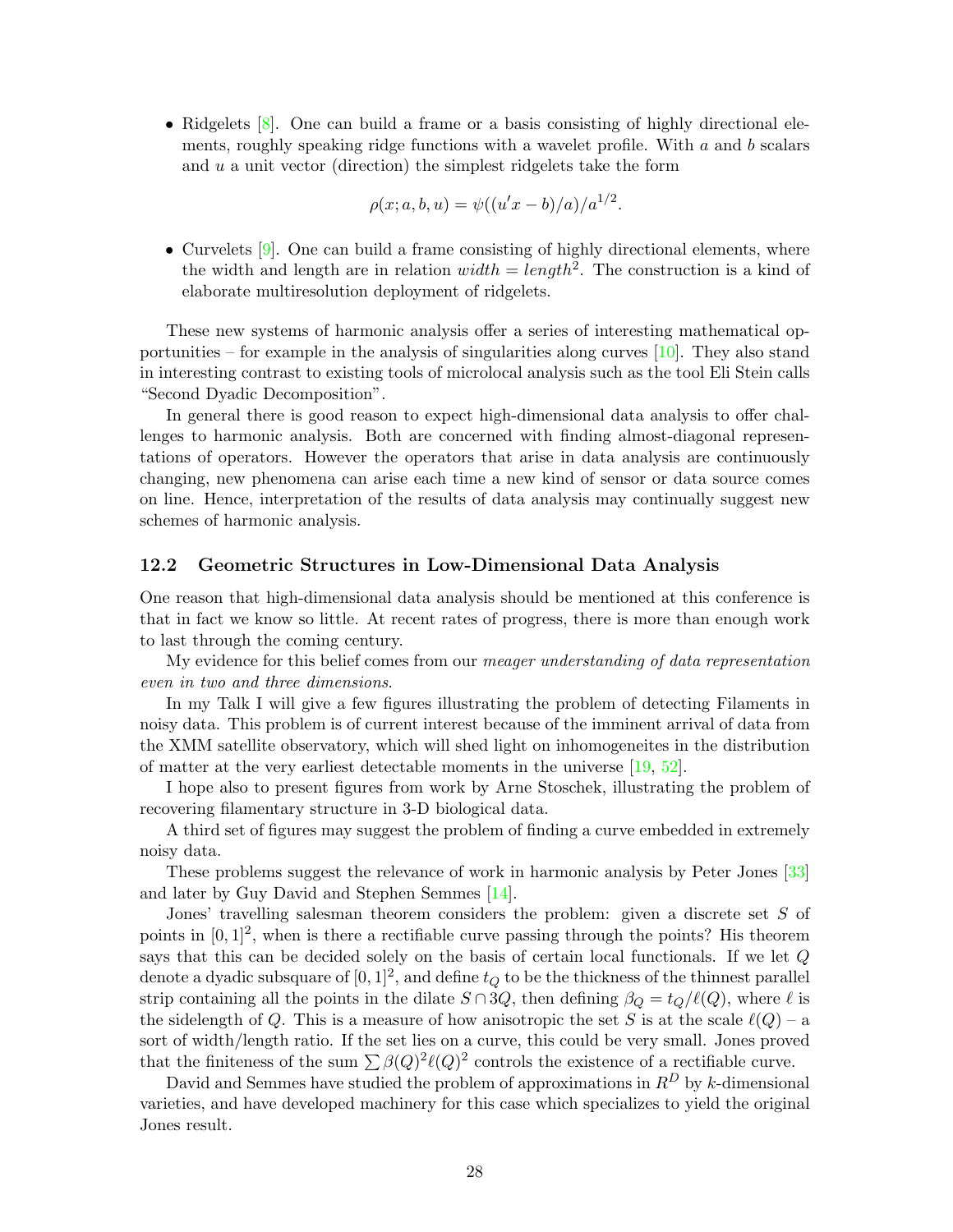In view of the importance for data analysis of *k*-dimensional linear approximation in  $R<sup>D</sup>$  – this is, after all, the problem of principal components analysis – it seems possible that these tools will one day be routinely applied not just in analysis but also in highdimensional data analysis. The Yale thesis of Gilad Lerman, under the direction of Jones and R.R. Coifman, has made an auspicious start in that direction.

In recent work with Xiaoming Huo, I have been developing some computational tools which are related to this work. We define the Beamlets a dyadic multiresolution family of line segments, the beamlet graph, and beamlet transform – the family of line integrals along beamlets. The idea is to gather data over a special family of line segments. We develop beamlet-based algorithms for finding filaments in noisy data and recognizing objects with curved boundaries in noisy data. Preliminary experience. In the Talk, I will show figures of some of these.

In work with Ofer Levi, we have made preliminary efforts with beamlets in  $\mathbb{R}^3$ , which is of obvious interest for structural biology and medical imaging. In the Talk, I will show figures of some of these.

It seems to me that we are just at the beginning stages of having tools for characterizing data around geometric structures in 2- and 3- dimensions. Modern data analysis has an urgent need for more tools, and I suspect that modern harmonic analysis can make progress and be a major contributor in that effort.

# **13 Conclusion**

Despite its already unreasonable length, this talk suffers many glaring omissions. I mention just two:

### 13.1 Graphical Models

The advent of graphical models (Hidden Markov Models, Bayesian Nets, ...) is one of the most important developments in data analysis in the last two decades. There is a voluminous literature on this topic, and many mathematical issues I'd like to bring up. However, others are better suited to speak on such matters. Sadly, I omit further discussion.

### **13.2 Replacement of Heuristic Algorithms**

In certain branches of data analysis one has only heuristic algorithms attempting to solve problems of a combinatorial nature. Clustering, Gene Shaving, Plaid Modelling, attempted diagonalization of high-order cumulant tensors are all topics we have mentioned where nonheuristic fast algorithms could make enormous contributions. However, we see no realistic prospects for this in the near future. Rather than point out a wish list for miracles, we have chosen to emphasize what we see as realistic possibilities, where by chipping away at the curse of dimensionality and exploiting the blessings of dimensionality, we continue to make steady progress in the coming years and decades.

# <span id="page-28-0"></span>**References**

[1] Barron, A. (1993) Universal Approximation Bounds for Superpositions of a Sigmoidal Function. IEEE Tr. Information Theory, **39**, 3, 930-945.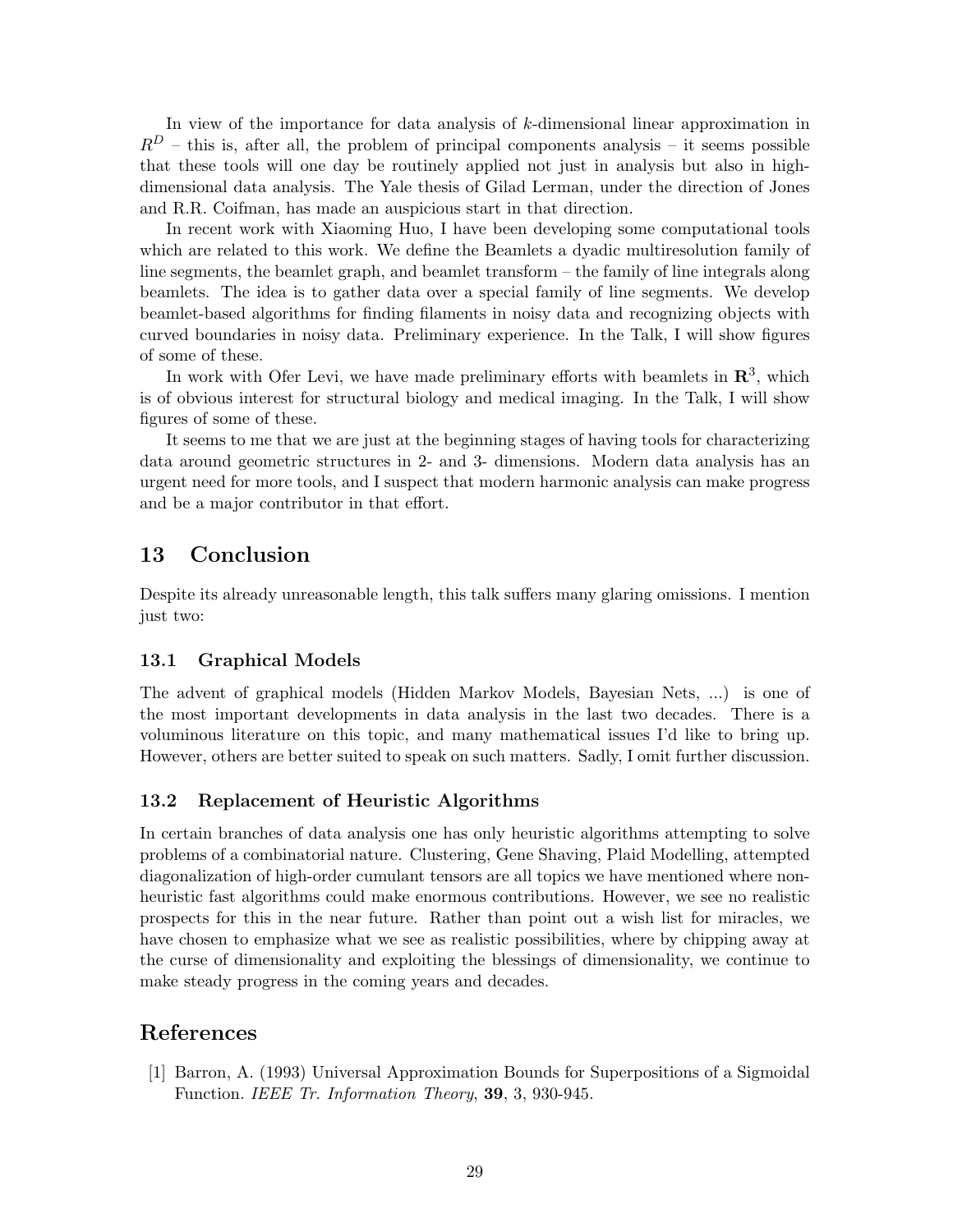- <span id="page-29-8"></span><span id="page-29-6"></span>[2] Bell, A.J. and Sejnowski, T.J. (1995) An information-maximization approach to blind separation and blind deconvolution. Neural Computation **7** 1129-1159.
- <span id="page-29-3"></span>[3] Bellman, Richard (1961) Adaptive Control Processes: A Guided Tour. Princeton University Press.
- <span id="page-29-2"></span>[4] Bellman, Richard (1984) *Eye of the Hurricane: an autobiography*. Singapore: World Scientific.
- <span id="page-29-1"></span>[5] Bassett, D.E., Eisen, M.B., Boguski, M.S. Gene expression informatics – it's all in your mine. Nature Genetics Supplement **21**, 51-55.
- <span id="page-29-12"></span>[6] Michael W. Berry and Susan T. Dumais, and Gavin W. O'Brien (1995) Using Linear Algebra for Intelligent Information Retrieval. SIAM Review **37**:4, pp. 573-595.
- <span id="page-29-13"></span>[7] Declan Butler (1999) Computing 2010: from black holes to biology Nature, **402** pp C67-70. Dec 2, 1999.
- [8] Cand`es, E. and Donoho, D. (1999). Ridgelets: the key to high-dimensional intermittency?. Phil. Trans. R. Soc. Lond. A. **357** 2495-2509.
- <span id="page-29-14"></span><span id="page-29-7"></span>[9] Cand`es, E. J. and Donoho, D. L. (2000). Curvelets: a surpisingly effective nonadaptive representation of objects with edges. in Curve and Surface Fitting: Saint-Malo 1999 Albert Cohen, Christophe Rabut, and Larry L. Schumaker (eds.) Vanderbilt University Press, Nashville, TN. ISBN 0-8265-1357-3
- <span id="page-29-11"></span>[10] Candès, E. J. and Donoho, D. L. (2000). Curvelets and Curvilinear Integrals. Technical Report, Department of Statistics, Stanford University.
- <span id="page-29-5"></span>[11] Cardoso, J.F. and Souloumiac, A. (1993) Blind Beamforming for non-Gaussian Signals. IEE Proceedings-F. **140** 352-370.
- <span id="page-29-16"></span>[12] R.R. Coifman, "Challenges in Analysis I", address at Mathematical Visions towards the year 2000, Tel Aviv University, August 1999.
- <span id="page-29-4"></span>[13] Comon, P. (1994) Independent Component Analysis, a new concept? Signal Processing **36** 287-314.
- <span id="page-29-9"></span>[14] G. David and S. Semmes (1993) Analysis of and on Uniformly Rectifiable Sets. Math Surveys and Monographs **38**, Providence: AMS.
- <span id="page-29-10"></span>[15] Dunis, Christian and Zhou, Bin (eds.) (1998) Nonlinear Modelling of High-Frequency Financial Time Series. J. Wiley: New York.
- <span id="page-29-0"></span>[16] Donoho, D.L., Vetterli, M., DeVore, R.A., and Daubechies, I. (1998) Data Compression and Harmonic Analysis. IEEE Trans. Info. Thry. **44**, 6, 2435-2476.
- <span id="page-29-15"></span>[17] Gianluca Donato, Matian Bartlett, Joseph Hager, Paul Ekman, and Terrence J. Sejnowski. (1999) Classifying Facial Actions. IEEE Trans. Pattern Anal and Machine Intell. **21**, 974-989.
- [18] E-Cell: [http://www.e-cell.org]( http://www.e-cell.org)
- [19] Frenk, C.S., White, S.D.M., Davis, M., Efstathiou, G. (1988) The formation of dark halos in auniverse dominated by cold dark matter. Astrophys. J. **327** 507-525.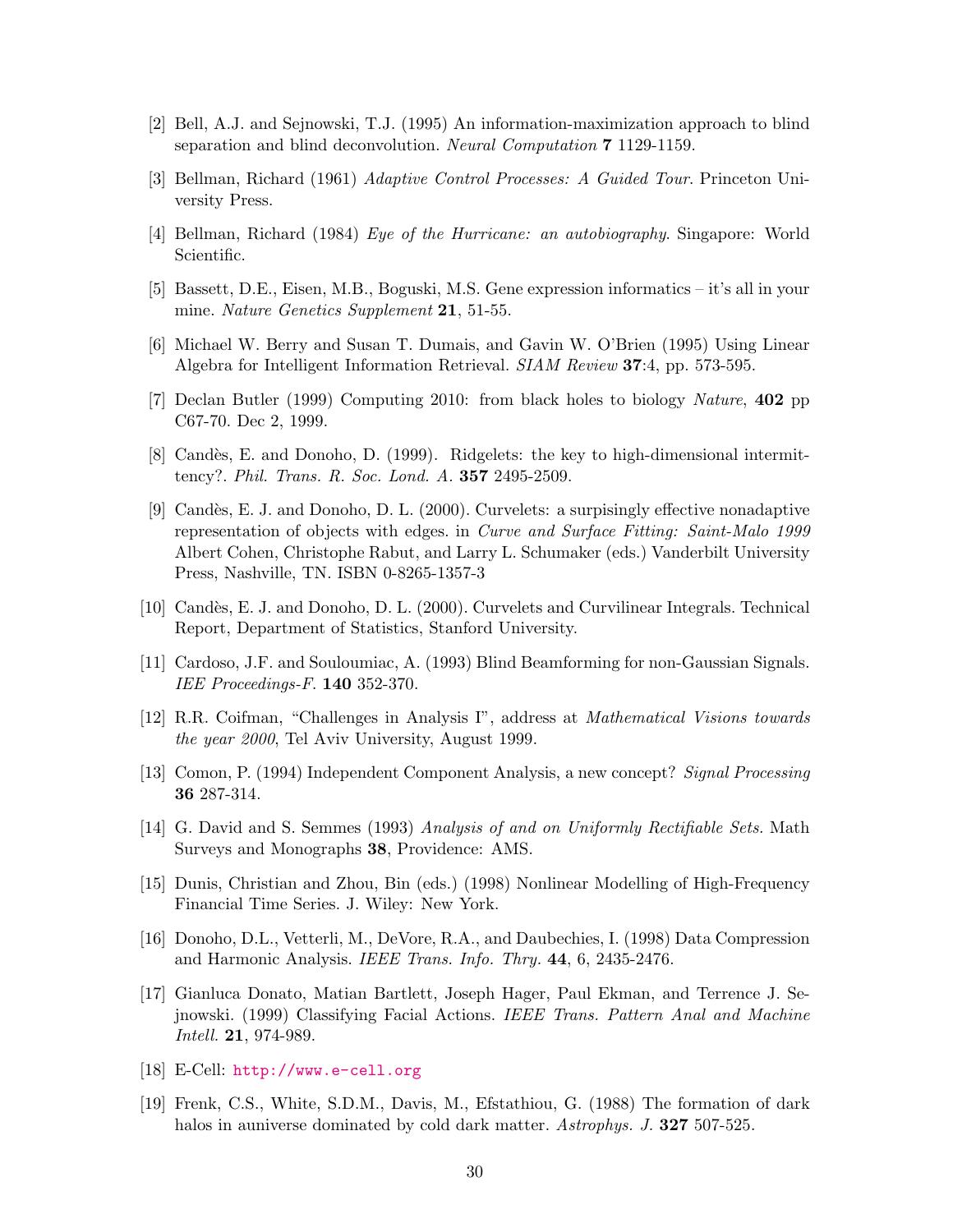- <span id="page-30-10"></span><span id="page-30-3"></span>[20] Frieze, Alan, Kannan, Ravi, Vempala, Santosh (1998) Fast Monte-Carlo Algorithms for Finidng Low-rank Approximations. Technical Report, Yale University Department of Computer Science.
- <span id="page-30-11"></span>[21] Friedman, Jerome H., Stuetzle, Werner (1981) Projection pursuit regression. Journal of the American Statistical Association, **76** 817-823.
- <span id="page-30-0"></span>[22] Jerome Friedman, Trevor Hastie and Robert Tibshirani (2001) ELEMENTS OF STA-TISTICAL LEARNING: Prediction, Inference and Data Mining Springer: New York
- <span id="page-30-12"></span>[23] Frazier, M., and B. Jawerth, and G. Weiss, *Littlewood-Paley Theory and the Study of Function Spaces*, NSF-CBMS Regional Conf. Ser. in Mathematics, Vol 79, American Math. Soc., Providence, RI, 1991.
- <span id="page-30-6"></span>[24] Ivor Grattan-Guiness A sideways look at Hilbert's Twenty-Three Problems of 1900. Notices AMS **47** 752-757.
- [25] van Hateren, J.H. and Ruderman, D.L. (1998) Independent component analysis of natural image sequences yields spatiotemporal filters similar to simple cells in primary visual cortex. Proc. R. Soc. Lond. B **265**
- <span id="page-30-4"></span><span id="page-30-1"></span>[26] Trevor Hastie, Robert Tibshirani, Michael Eisen, Pat Brown, Doug Ross, Uwe Scherf, John Weinstein, Ash Alizadeh, Louis Staudt, David Botstein, Gene Shaving: a New Class of Clustering Methods for Expression Arrays, Technical Report, Department of Statistics, Stanford University, January, 2000.
- [27] D. Hilbert, (1902) Mathematical Problems, Bull. Amer. Math. Soc. 8 (1902), 437-79; English Translation of article in Arch. Math. Physik **1** 44-63,213-237.
- <span id="page-30-7"></span>[28] Hotelling, H. (1933) Analysis of complex statistical variables into principal components. Journel of Educational Psychology 24, 417-441, 498-520.
- <span id="page-30-8"></span>[29] Hotelling, H. (1939) Tubes and spheres in n-spaces, and a class of statistical problems. Amer. J. Math. **61**, 440-460.
- <span id="page-30-9"></span>[30] Ibragimov, I. and Khasminskii, R.Z. (1981) Statistical estimation: asymptotic theory. New York: Springer.
- <span id="page-30-13"></span>[31] Johnstone, Iain (1998) Oracle Inequalities and Nonparametric Functional Estimation in Documenta Mathematica ICM 1998 **III**, 267-278.
- <span id="page-30-2"></span>[32] Johnstone, Iain (2000) On the distribution of the largest principal component. Technical Report, Department of Statistics, Stanford University.
- <span id="page-30-5"></span>[33] P. W. Jones (1990) "Rectifiable Sets and the Travelling Salesman Problem." Inventiones Mathematicae, **102** 1-15.
- [34] Tzyy-Ping Jung, Scott Makeig, Colin Humphries, Te-Won Lee, Martin Mckeown, Vicente Iragui, Terrence Sejnowksi (2000) Removing Electroencephalographic Artifacts by blind source separation. Psychophysiology **37** 163-178.
- [35] Kari Karhunen (1947) Uber Lineare Methoden in Wahrscheinlichkeitsrechnung. Ann. Acad. Sci. Fenn. 37.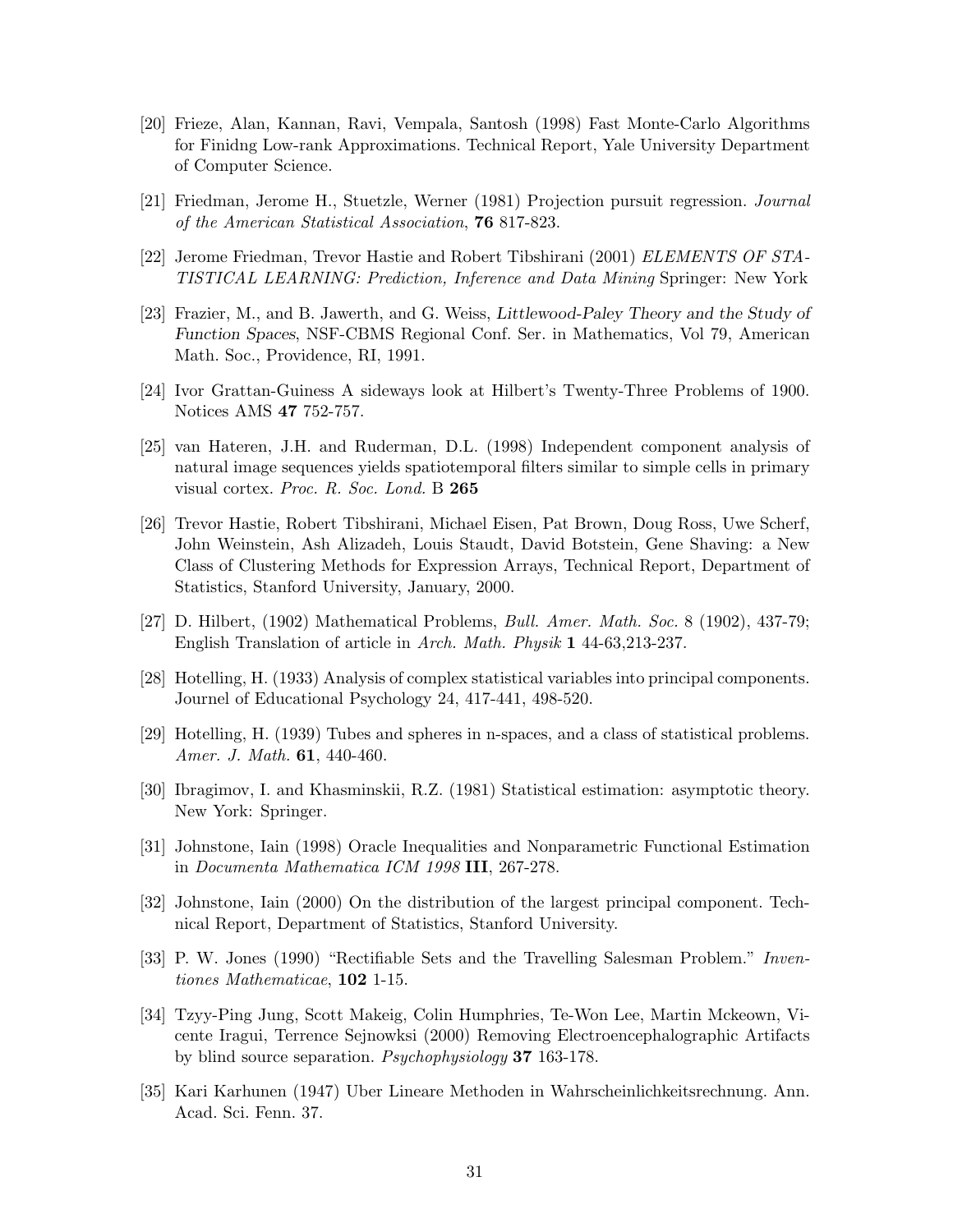- <span id="page-31-10"></span><span id="page-31-9"></span>[36] Lazzeroni, Laura, and Owen, Arthur. Plaid Models for Gene Expression Data Technical Report, Department of Statistics, Stanford University, March, 2000.
- <span id="page-31-12"></span>[37] David Leonhardt, "John Tukey, 85, Statistician; Coined the Word 'Software', " New York Times, July 28, 2000.
- <span id="page-31-13"></span><span id="page-31-7"></span>[38] Michel Loève. Fonctions aleatoires de second ordre. C. R. Acad. Sci. 220 (1945), 222 (1946); Rev. Sci. 83 (1945), 84 (1946).
- [39] S.G. Mallat. (1998) A Wavelet Tour of Signal Processing. Academic Press.
- <span id="page-31-15"></span><span id="page-31-3"></span>[40] S.G. Mallat, G. Papanicolaou, and Z. Zhang. Adaptive covariance estimation of locally stationary processes. Ann. Statist. , 26, February 1998.
- [41] K. V. Mardia, J. T. Kent, J. M. Bibby. Multivariate analysis , London ; New York : Academic Press, 1979.
- <span id="page-31-4"></span>[42] MCell: see <http://www.mcell.cnl.salk.edu>
- [43] Meyer, Y., *Wavelets and Operators*, Cambridge University Press, 1992.
- <span id="page-31-14"></span>[44] Vitaly Milman. The Heritage of P. Levy in Geometrical Functional-Analysis Asterisque, **157** pp. 273-301
- <span id="page-31-16"></span>[45] Murtaugh, F., Starck, J.-L., Berry, M.W. (2000) Overcoming the curse of dimensionality in clustering by means of the wavelet transform. Computer Journal **43**, pp. 107-120.
- <span id="page-31-11"></span>[46] P. Niyogi and F. Girosi (1998) Generalization bounds for function approximation from scattered noisy data. Advances in Computational Mathematics **10** pp. 51-80.
- [47] Olshausen, B.A. and Field, D.J. (1996) Emergence of simple-cell receptive field properties by learning a sparse code for natural images. Nature **381** 607-609.
- <span id="page-31-0"></span>[48] Owen, Arthur. Assessing Linearity in High Dimensions, Technical Report, Department of Statistics, Stanford University, 1999.
- <span id="page-31-8"></span>[49] Ramsay, J.O. and Silverman, B.W. (1997) Functional Data Analysis. Springer: New York.
- <span id="page-31-17"></span>[50] Constance Reid (1970) Hilbert, Springer-Verlag, New York.
- <span id="page-31-2"></span>[51] Ripley, Brian D. (1996). Pattern recognition and neural networks. New York: Cambridge University Press, 1996.
- <span id="page-31-1"></span>[52] Sahni, V., Sathyaprakash, B.S., Shandarin, S.F. (1994) The evolution of voids in the adhesionapproximation. Astrophys. J. **431** 20-40.
- <span id="page-31-6"></span>[53] Scientific American, July 2000. Special Section: The BioInformatics Industry.
- <span id="page-31-5"></span>[54] C.A. Scott (1900) The International Congress of Mathematicians in Paris, Bull. Amer. Math. Soc. 7 (1900), 57-79
- [55] David W. Scott (1996) Multivariate Density Estimation
- [56] Bob Stine and Dean Foster. (1999) Variable Selection in Credit [Modelling.](http://www-stat.wharton.upenn.edu/~bob/research/baltimore.pdf) http://www-stat.wharton.upenn.edu/~bob/research/baltimore.pdf